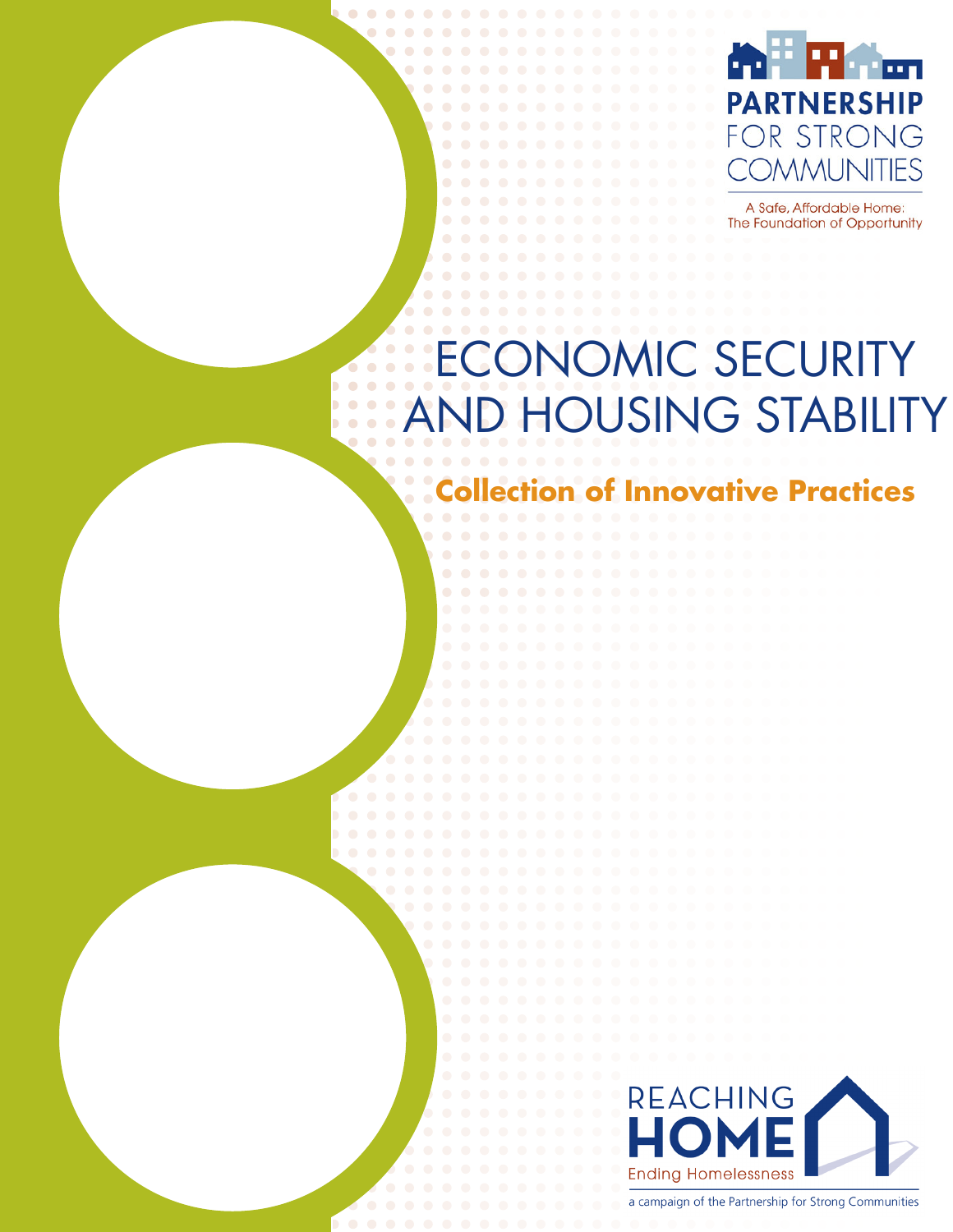#### About Partnership for Strong Communities

Partnership for Strong Communities is a statewide nonprofit policy and advocacy organization dedicated to ending homelessness, expanding the creation of affordable housing, and building strong communities in Connecticut. We believe that a strong community begins with a home for each of its members. A home is the foundation for strong neighborhoods, economic opportunity, healthy people, and educational success.

 The Partnership seeks long-term change through advocacy, education, public policy initiatives and partnership-building. We work to mobilize resources and public will.

The Partnership advocates for solutions to prevent and end homelessness and seeks to expand opportunity by breaking down silos and connecting housing policy to other policy disciplines such as education, economic development, job training, health care, transportation and energy/environmental quality to create sustainable solutions. To accomplish this, the Partnership publishes reports, conducts educational outreach, produces an annual series of housing policy forums, staffs two statewide campaigns - Reaching Home and HOMEConnecticut - and operates the Lyceum Resource and Conference Center.

 Since its founding in 1998, with a grant from the Melville Charitable Trust, the Partnership has successfully advocated for more than \$700 million in public funding in Connecticut which has helped build homes and created programs to prevent and end homelessness. We have engaged civic and elected leaders to imagine, plan and execute effective change and to create a new paradigm of thinking about housing.

 We are based in Hartford, Connecticut, at the Lyceum, a center dedicated to the promotion of innovative solutions to housing policy.

Visit [www.pschousing.org](http://pschousing.org) to learn more.

#### About Reaching Home

Reaching Home is the campaign to build the political and civic will to prevent and end homelessness in Connecticut. Reaching Home has created a public-private partnership to implement Opening Doors-CT, a statewide framework to prevent and end homelessness based on the federal Opening Doors plan. Opening Doors seeks to address the root causes of homelessness – with housing as the central foundation for creating change.

Visit [www.pschousing.org/reachinghome](http://pschousing.org/reachinghome) to learn more.

*Last updated: June 2014*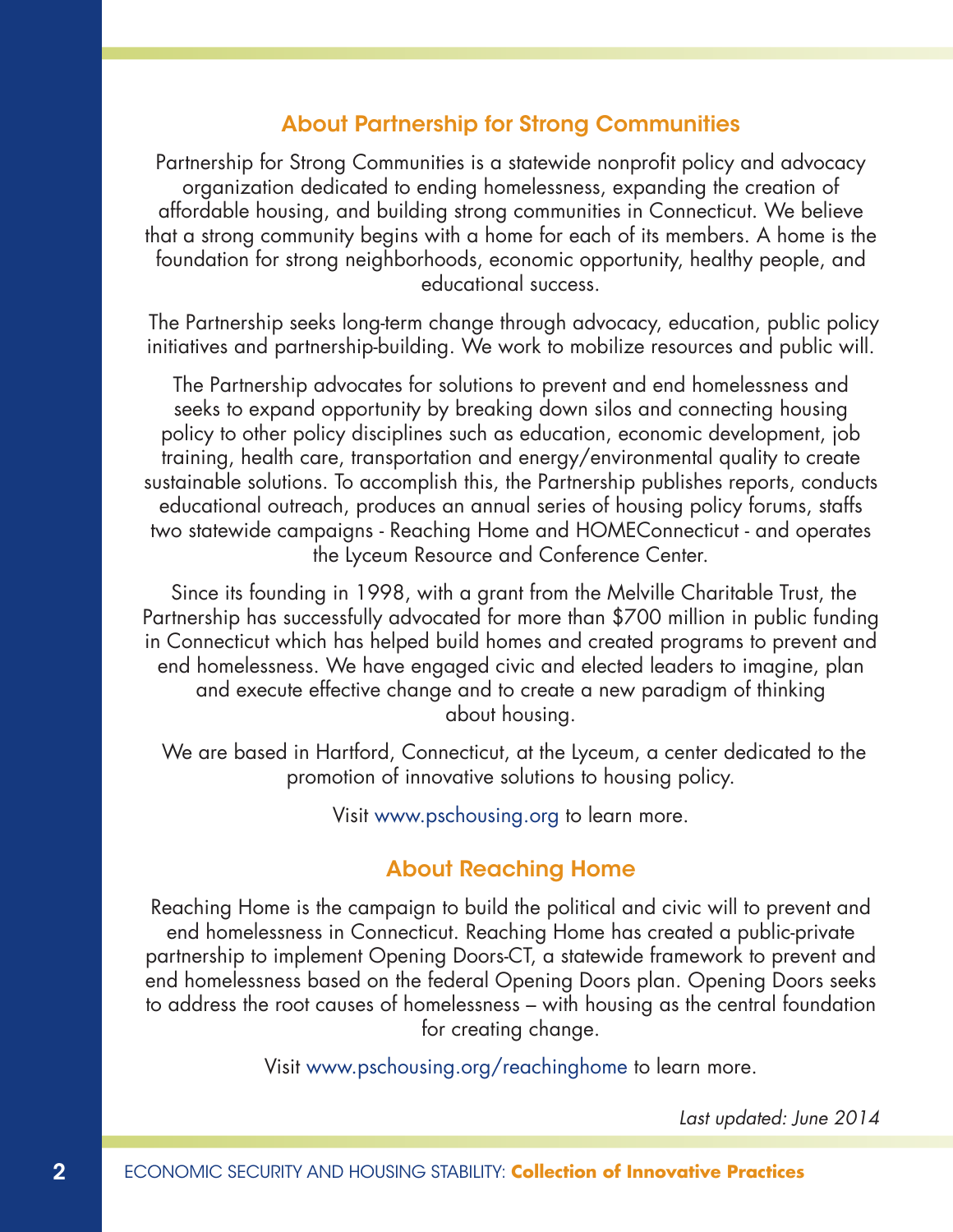## Table of Contents

| Introduction                                  | 4              |
|-----------------------------------------------|----------------|
| Core Program Elements                         | 5              |
| Programs                                      | 6              |
| Boston Re-Entry Initiative                    | 6              |
| <b>Bridges to Housing</b>                     | $\overline{7}$ |
| <b>CT Works East</b>                          | 9              |
| Homeless Veteran Supported Employment Program | 11             |
| <b>HomeWORK</b>                               | 13             |
| Housing & Employment Navigators               | 14             |
| Housing Now/Family Housing Initiative         | 17             |
| Inspirica                                     | 18             |
| Opportunity Chicago                           | 20             |
| Pathways to Independence                      | 22             |
| Roberts Enterprise Development Fund           | 24             |
| Secure Jobs Initiative                        | 25             |
| $30 - 2 - 2$                                  | 27             |
| Resources                                     | 28             |
| Endnotes                                      | 30             |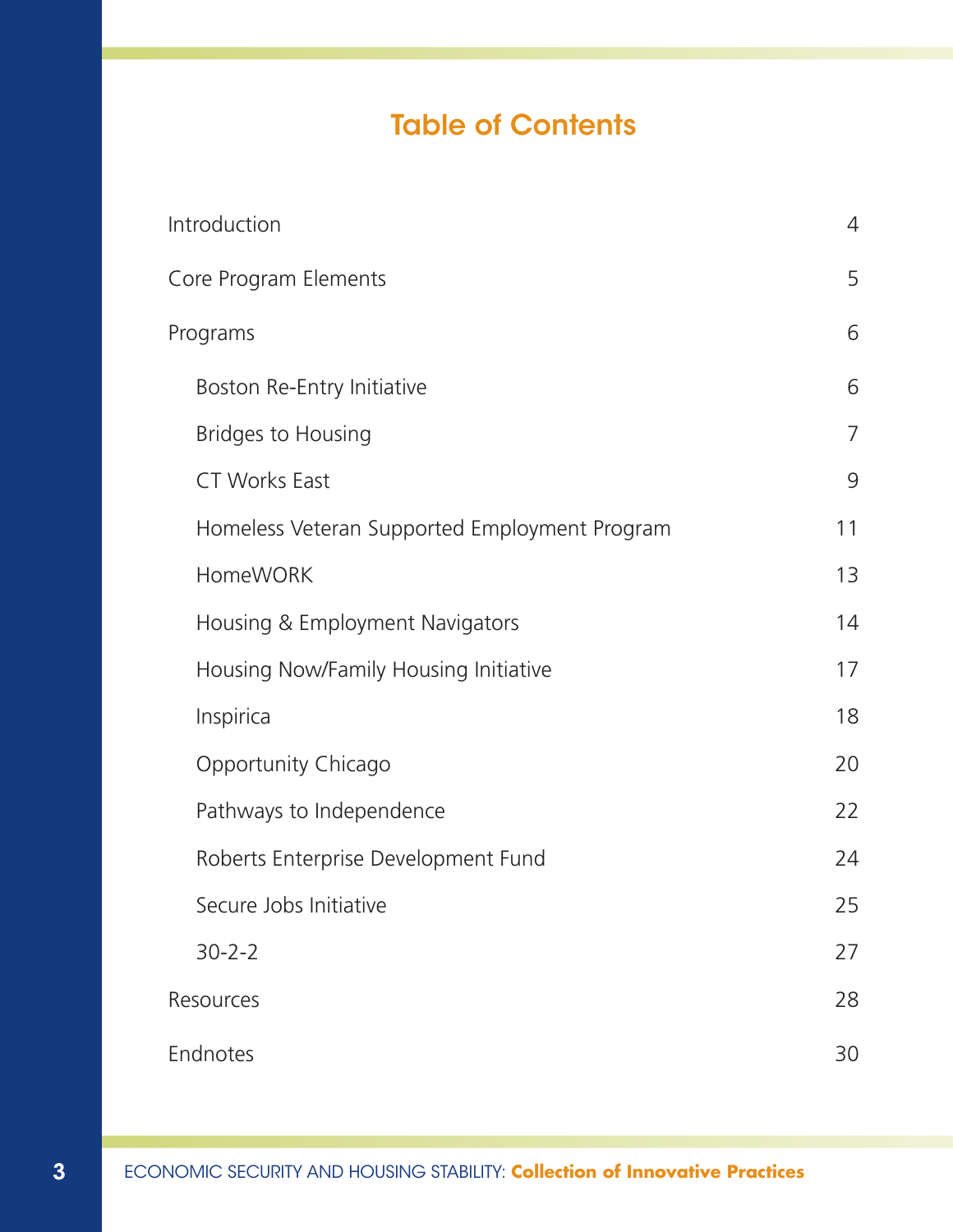### Introduction

The reasons for homelessness are as diverse as the individuals who experience it. However, a lack of sufficient income and of affordable housing in Connecticut ensures a cycle of housing insecurity and social disengagement. Financial troubles not only initiate but perpetuate a trend of homelessness, and individuals find it difficult to navigate available services. Worse still, resources tend to be disjointed and to operate within their own spheres, rarely coordinating with other local providers. This system fails to serve those who are most vulnerable within our communities or to end the systemic obstacles they face.

Though a broad spectrum of initiatives is required to eradicate homelessness completely, aiding struggling individuals in the search of steady employment is one of the most powerful things we can do to that end. Economic security fosters housing retention through a growth in income, and ultimately a better quality of life. Like most resources, however, housing and employment services tend to function within their own realms. The purpose of this publication is to guide communities who wish to integrate these existing resources in order to better target the people who need them and to improve their efficacy.

Successful examples of combining homelessness and employment services exist both throughout the country and within the state. This publication is an examination of those initiatives, pointing out the most successful components of each so that communities in Connecticut can emulate their practices. Rather than reinventing the wheel, we believe that organizations throughout the state have much to learn from each other and much to gain from collaboration. We hope this inventory will inspire holistic, flexible, and comprehensive strategies to addressing homelessness and economic insecurity.

This publication is organized around the notion that most successful initiatives can be broken down into five core elements: a set of firm objectives, a network of partnerships, a reliable source of funding, an effective implementation strategy, and an assessment strategy. After providing a more detailed explanation of these elements, the inventory will take you through multiple examples of successful economic security programs and highlight which of these components they best demonstrate. As a result, we hope that communities can synthesize the best practices of these programs and feel confident in the creation of their own initiatives.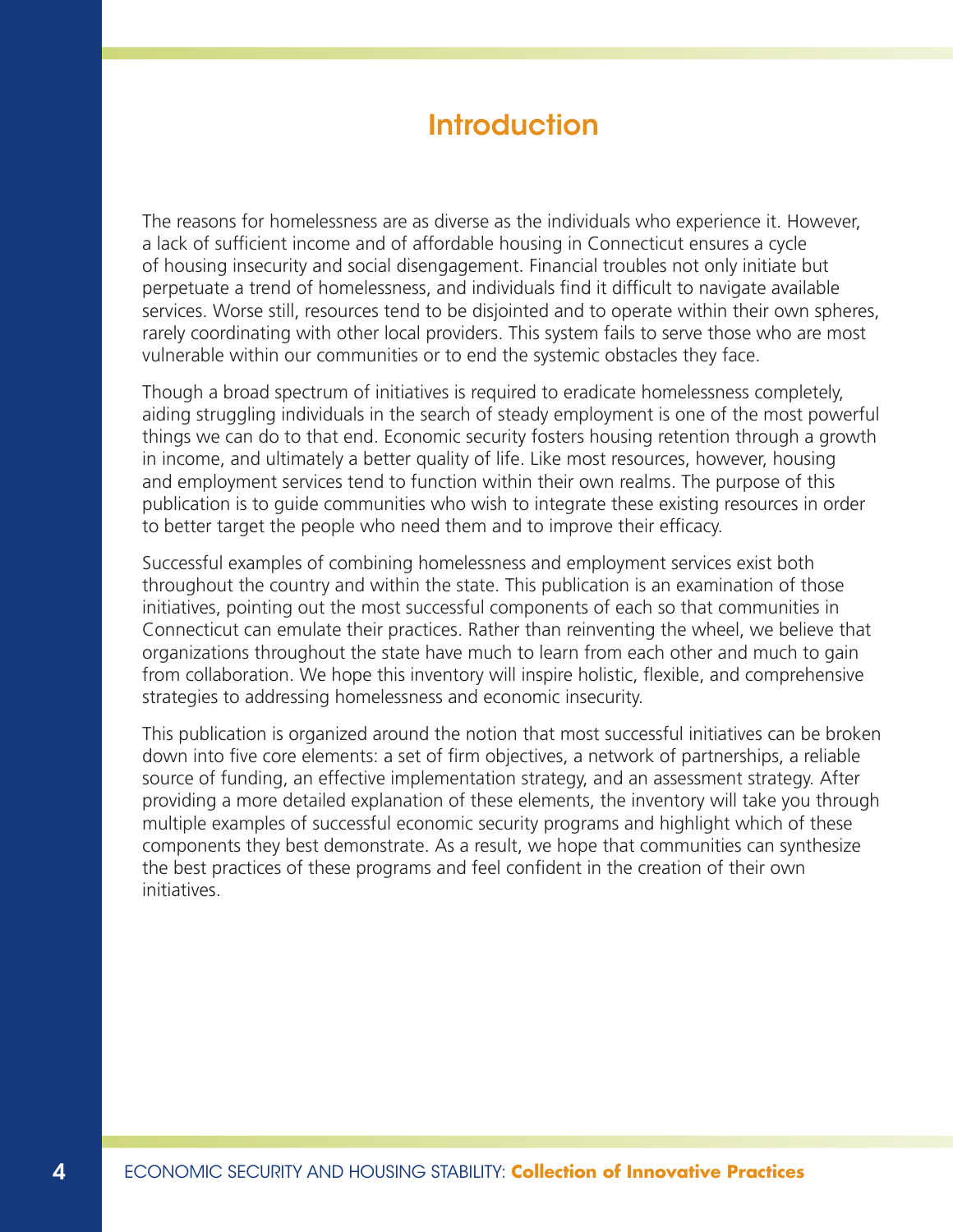### Core Program Elements

### *Goals and Objectives*

All successful programs—from business ventures to social initiatives—begin with a defined set of goals and objectives. While defining such statements is more an art than a science, they have the benefit of providing context for the overall initiative and describing concrete expectations that are measurable and achievable. When a clear vision of success is established upfront, program implementation has a higher chance of overcoming barriers that may fragment the systems necessary to increase economic security and housing stability.

#### *Actors and Partners*

Integrating economic security and homelessness services is, by nature, a matter of connecting disjointed actors within the local area. Engaging all sectors of the community in the planning and implementation of the initiative ensures that the various resources of use to people experiencing homelessness will begin working in conjunction with each other. When a program encourages collaborative working relationships across relevant but diverse arenas, the initiative is more likely to build trust and forge a common purpose, and therefore be more likely to succeed over the long term.

#### *Funding*

It goes without saying that a funding source often determines the success of any project. Expenses can come from basic operational costs, creating publications, and providing stipends for participants to name a few. Securing a method to support these activities will ensure the initiative runs smoothly. Funding is available from both philanthropic and governmental sources.

#### *Implementation Strategy*

An implementation strategy is the meat of any economic security program, and therefore is most vital. Program implementation must always be sensitive not only to the unique needs and characteristics of the consumer, but also to local variability. When implementation takes into account this sort of flexibility and encourages participatory decision-making, collaborations are successfully able to break down institutional barriers and maximize accessibility and efficiency.

#### *Assessment Strategy*

While most programs can generate a few statistics about the outcome of their work, a comprehensive and reliable method of evaluation is critical to demonstrating the success of the initiative. By creating and evaluating a clearly defined model, program partners will be able to identify the extent to which the model works and why. Furthermore, the ability to defend a program's success with solid evidence can aid in the dissemination of best practices. When a workforce development or training program is coupled with a reliable evaluation methodology, the program not only increases economic security for consumers, it also has the potential to demonstrate systems-wide impact and influence public policy and future allocation of resources.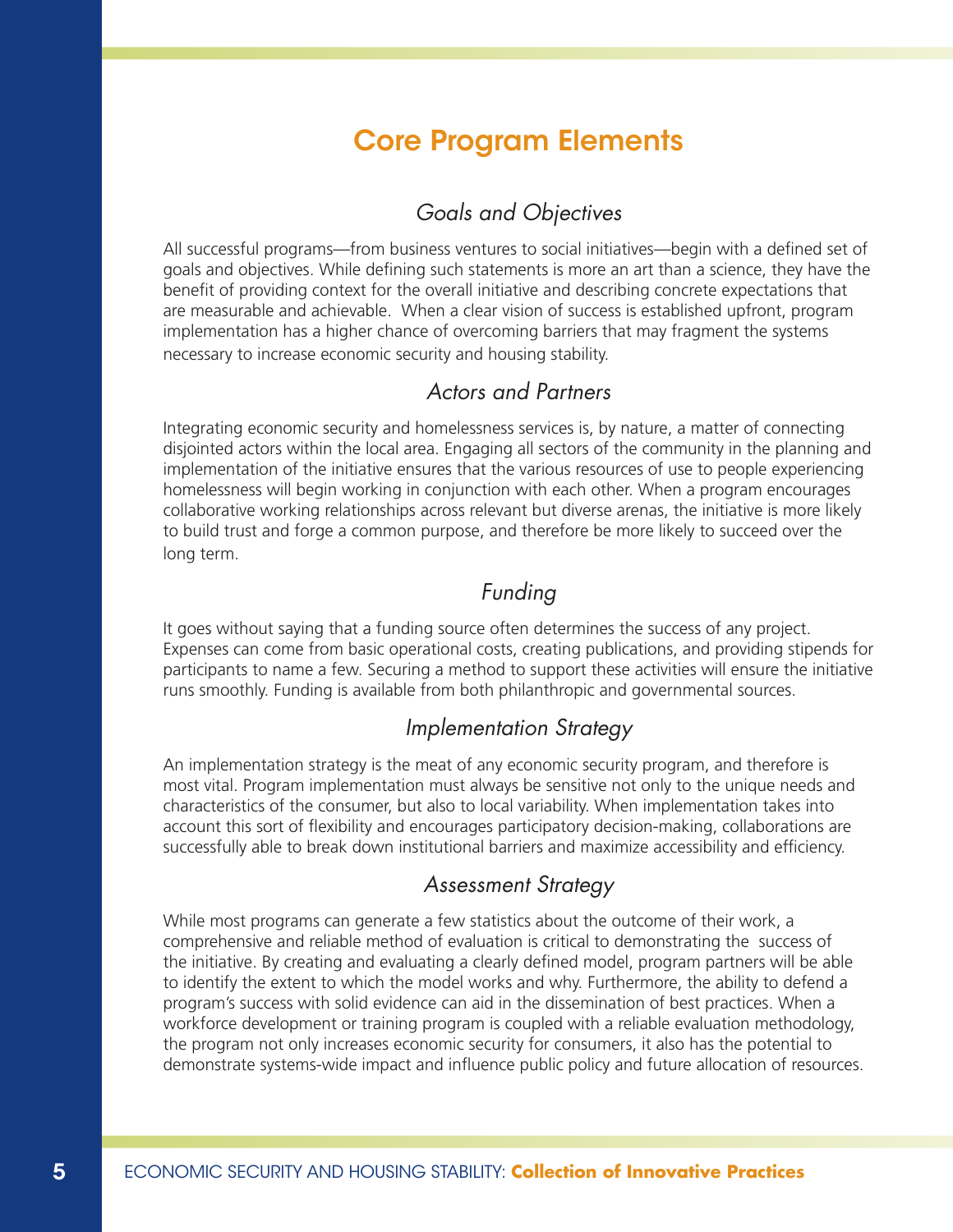# BOSTON RE-ENTRY INITIATIVE Programs

### BOSTON, MA

TARGET POPULATIONS: Male Adult Ex-Offenders At-Risk for Recidivism

#### Summary

The [Boston Re-entry Initiative](http://www.scsdma.org/programs/reentry/BRI.shtml) (BRI) is an effort implemented by the Boston Police Department in partnership with the Suffolk County Sheriff's Department to reduce the recidivism rate of formerly violent offenders by facilitating their transition into Boston neighborhoods.<sup>1,2</sup> Individuals are identified for their eligibility and then allowed to attend a panel discussion with law enforcement and social service agencies about the program. All participation is voluntary. Caseworkers and mentors (often from faith-based organizations) from the community help inmates develop individual plans of reintegration and draw upon a variety of social services to support the participant after their release.

These 'wrap-around' services address immediate issues with financial assistance, housing assistance, transportation assistance, clothing, health insurance, interim jobs (among others) as well as long term needs with job training and employment programs, substance abuse and mental health treatment, and educational assistance. Many of these services are provided by partner agencies such as OneStops, community colleges, and half-way house operators. Mentors typically stay with BRI participants for 12 to 18 months and provide progress reports. The program is funded by the Bureau of Justice Affairs [Second Chance Act](http://csgjusticecenter.org/nrrc/projects/second-chance-act/) grant and the [Serious and Violent Offender Reentry Initiative](https://www.crimesolutions.gov/ProgramDetails.aspx?ID=167).

Outcomes: Assessments have shown a 30% lower rate of recidivism compared to other ex-offenders.<sup>1</sup>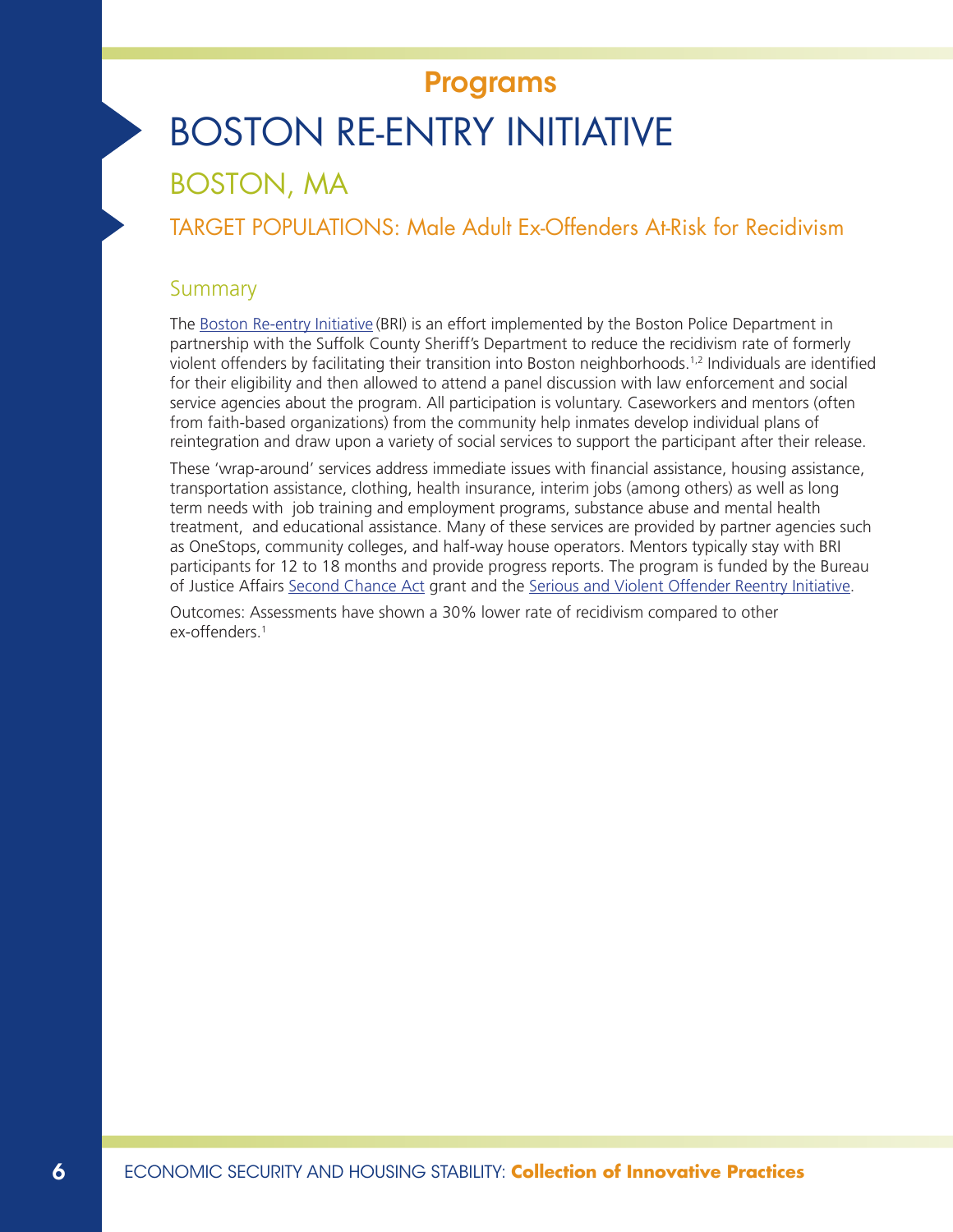# BRIDGES TO HOUSING

## PORTLAND, OREGON

### TARGET POPULATIONS: High-Need Homeless Families

#### Summary

Administered by [Neighborhood Partnerships](http://neighborhoodpartnerships.org/)—a regional non-profit—[Bridges to Housing](http://www.bridgestohousing.org/)<sup>3</sup> is an effort to address family homelessness in the four-county, Portland metropolitan area (Multnomah, Washington, and Clackamas counties in Oregon, and Clark County in Washington State). City government, housing authorities, and service providers jointly developed the program to build a regional framework for supporting families and moving them from instability to employment. Neighborhood Partnerships received about \$20 million from various philanthropic sources including the Bill and Melinda Gates Foundation, the Paul G. Allen Family Foundation, and the Meyer Memorial Trust. The funding was funneled to the four participating counties for their implementation. The model integrates permanent affordable housing, intensive case management, and child services.

Outcomes: Between 2006 and 2011, Bridges to Housing showed an 80% decline in families moving in a 6-month period, an over 26% decline in reported domestic violence, and improved child health and education measures (including a 22% increase in extracurricular involvement, 100% of children able to access medical and dental healthcare, [among other results](http://www.bridgestohousing.org/impacteval.php) <sup>4</sup>). Families made progress in management of personal finances, with half having paid off a debt and 33% having opened a checking account. Within 18 months of participation, 33% of households had a member who was employed and nearly half had obtained new job skills.<sup>5</sup>

#### Implementation

Bridges to Housing consists of two main components:

**•** Permanent Affordable Housing

Housing assistance is dependent on county and family eligibility, however the three types of housing supports are: public housing units and the Housing Choice Voucher Program; tax credit units; and rental assistance. So long as families continue to qualify, there is no time limit for families in public housing or tax-credit units which is vital to maintaining family stability.

` Intensive and coordinated case management

Bridges to Housing offers families intensive case management for up to three years with a 1:15 case manager to family ratio. All family members can access mental and physical health care, substance abuse treatment, and other support services. Case managers have access to funds to meet the specific needs of children, including child care, to promote their wellbeing through a challenging situation. One especially unique feature of Bridges to Housing's case management is the 'Flexible Funds', an up-to \$1,700 per family financial support that can be used for a range of expenses that could otherwise destabilize the family. These include health expenditures, past debts, employment, and education costs just to name a few.

Bridges to Housing provides several employment supports. These include employment related day care, supported transitions off Temporary Assistance for Needy Families (TANF), and referrals to Workforce Investment Act (WIA) employment programs. With support from a Corporation for Supportive Housing grant, Bridges to Housing is also moving forward on improved employment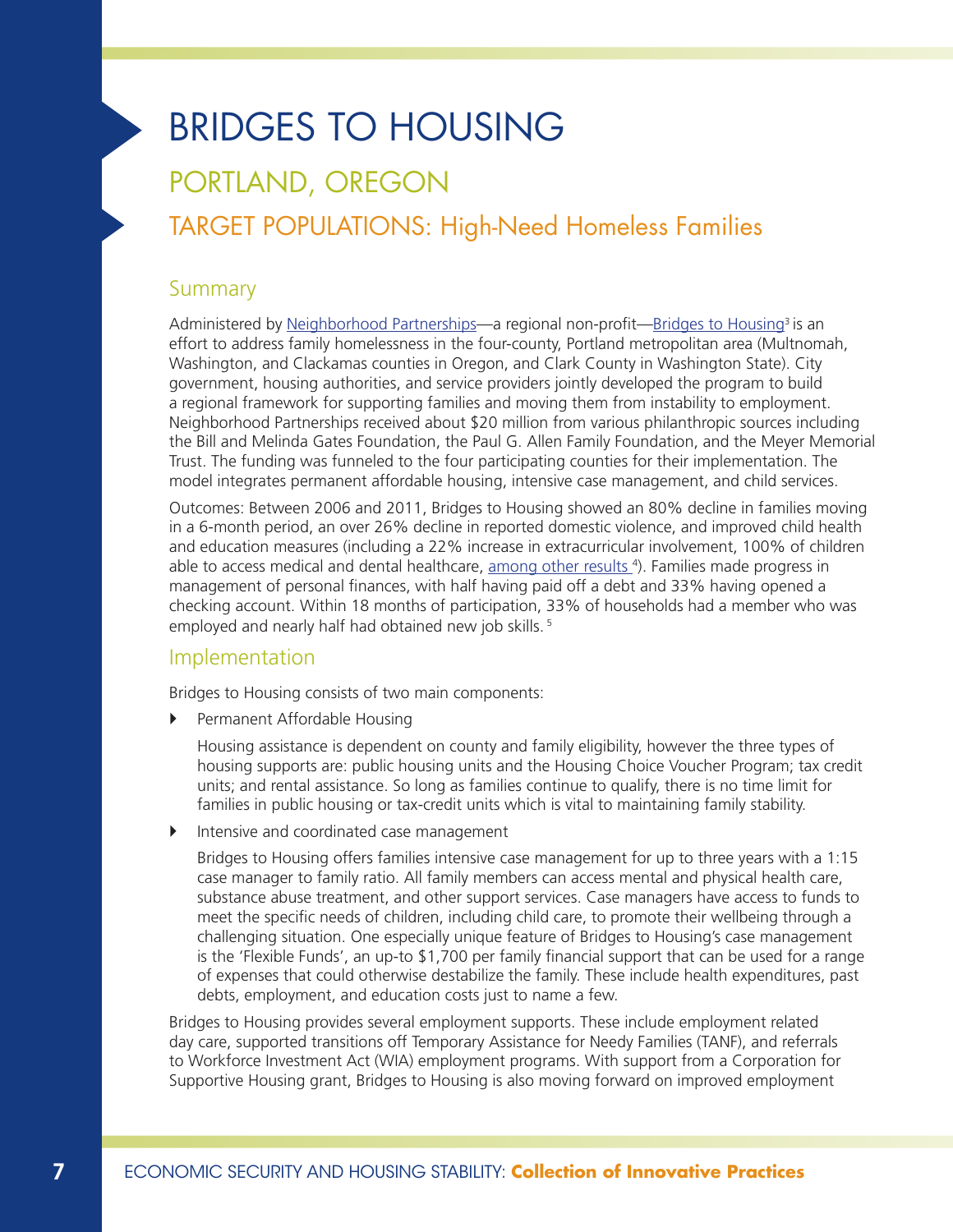initiatives. One is a Roadmap document to indicate employment benchmarks, skills, and resources for clients that will assist case managers in helping clients reach their goals. In addition, Client Employment Plans will be a tool specific on helping individual clients list their strengths and goals.

#### Assessment Strategy

Conducted by Portland State University's Regional Research Institute, the evaluation for Bridges to Housing focuses on individual and family outcomes, while also paying some attention to regional system outcomes. Case managers monitor family success in the program throughout the process, thus collecting data necessary for the assessment. Data is drawn from:

- ` Agency reporting (submitted regularly to the Homeless Management Information System)
- ` Exit Reports on families who left or completed the Bridges to Housing program
- $\blacktriangleright$  Interviews with providers and stakeholders
- ` Group interviews with the Provider Workgroup to interpret findings

A key feature of Bridges to Housing is uniform intake, assessment, and reporting tools across counties for all case managers. This allows for easy and reliable measurement of the program's performance and of family success. Evaluation is conducted yearly and provided for by their top funders.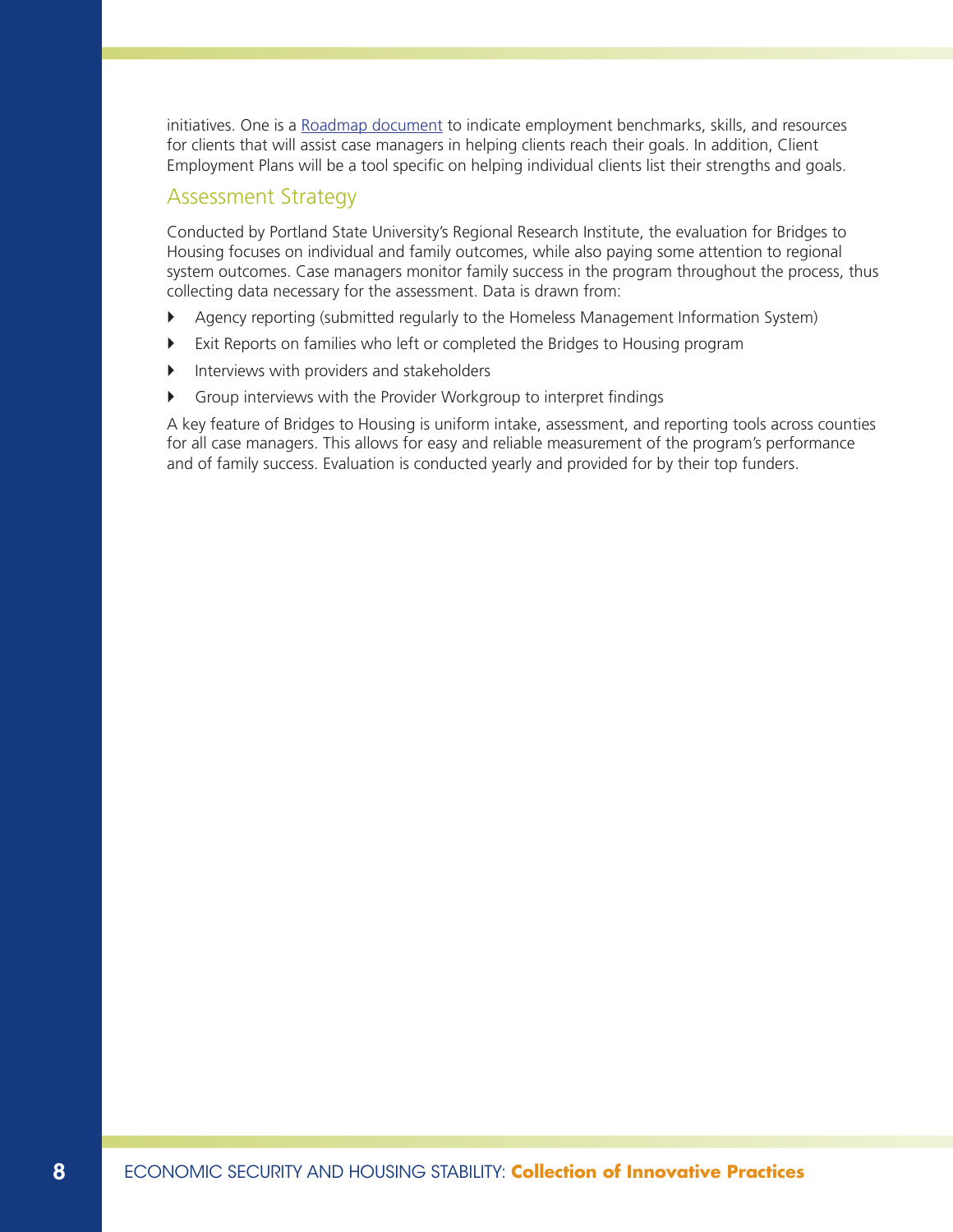# CT WORKS EAST

# DANIELSON, NEW LONDON, NORWICH, & WILLIMANTIC, CT TARGET POPULATIONS: Employers

#### **Summary**

The CTWorks East career centers provide the public with information about jobs, the labor market, and employment training sessions. Acting as a One-Stop for anyone interested in its services, the centers aim to holistically aid their clients'. At intake, CTWorks assesses not only employment goals but other needs which can range from healthcare limitations, rental payments, parenting issues, to legal trouble (a full list of in-house programs can be found here or by reviewing the listings for each individual center) with the use of a Human Services Infrastructure (HSI) survey. Should a client express needs that cannot be addressed within the center, a case manager can refer them to other local resources or to one of their many partners. If a client is experiencing housing insecurity or homelessness, CTWorks can connect them with assistance programs and local shelters. Due to their relationship with Thames Valley Council for Community Action, the centers are also connected to a Rapid Re-Housing program.6

#### Actors

CTWorks centers in Eastern Connecticut are managed by the Eastern Workforce Investment Board (EWIB), joined by the CT Department of Labor and Quinebaug Valley Community College. These organizations are responsible for coordinating contracts with a variety of private and public partners to provide their comprehensive set of social programs. This structure works to ensure that the region's resources are fully utilized to the greatest benefit of CTWorks clients.

These partners include:

Access Agency Board of Education and Services for the Blind (BESB) Bureau of Rehabilitation Services (BRS) **Eastconn** Eastern Connecticut Transportation Consortium Employment & Training Institute (ETI) Chamber of Commerce of Eastern Connecticut CT Department of Education CT Department of Economic & Community Development (DECD) CT Department of Social Services (DSS) CT Rides

NU Ride Tutorial Easter Seals Eastern AHEC New London Adult Education New London Youth Affairs Norwich Adult Education Norwich Community Development Corporation (NCDC) Norwich Youth & Family Services OIC SEAT Small Business Development Center Thames Valley Council for Community Action (TVCCA) Three Rivers Community College United Community & Family Services **WRCC** Windham Region Transit District

Of these partners, TVCCA is particularly notable. A comprehensive service provider in and of itself, TVCCA is one of Connecticut's five Rapid Re-Housing providers (RRH). RRH is designed to quickly assist local residents to either stay in their current housing or quickly re-house them.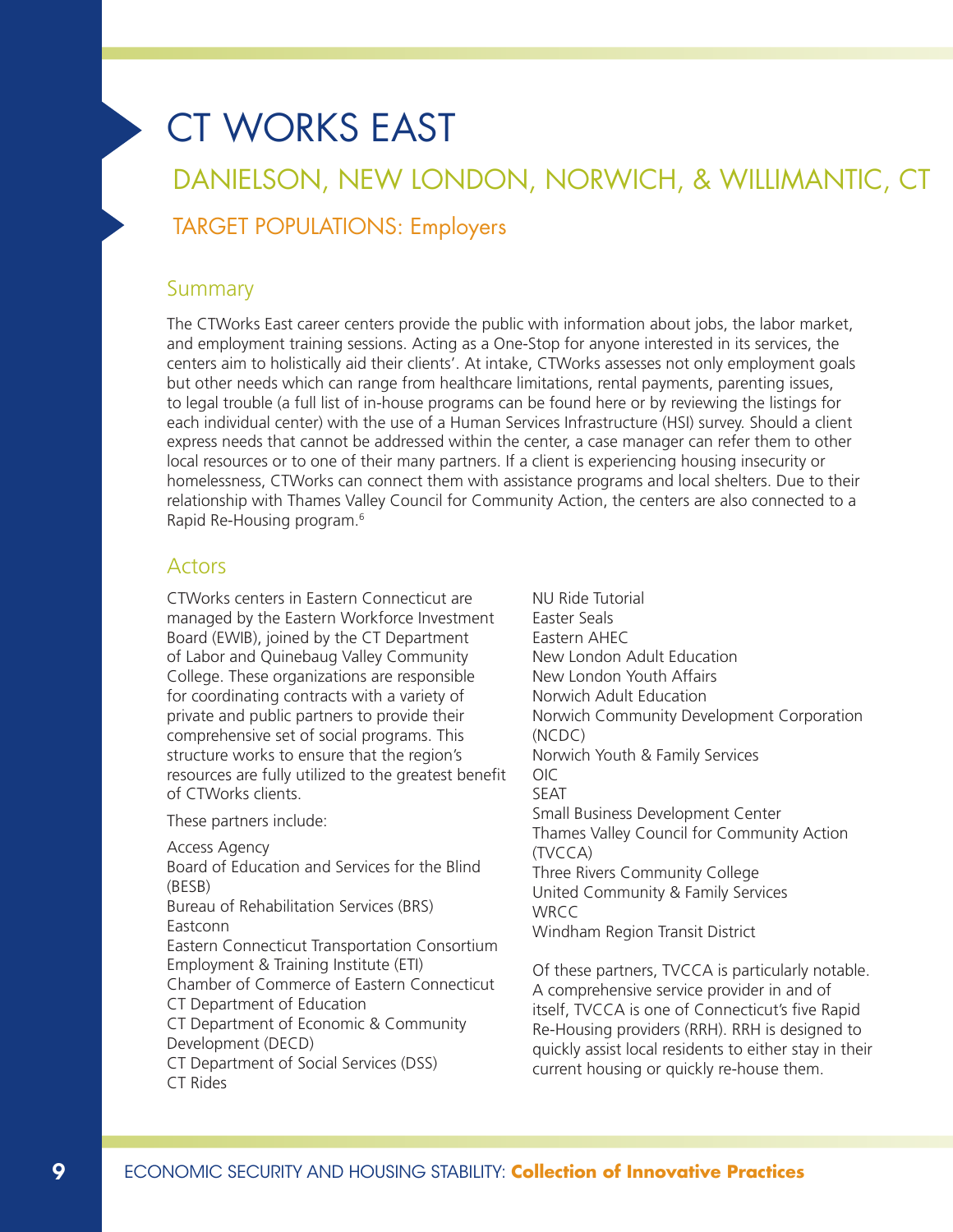#### Funding

CTWorks is primarily financed by the Workforce Investment Act (WIA), a federal fund distributed by the CT Department of Labor. It is divided up between Connecticut's five Workforce Investment Boards (WIBs) who use it to implement programs on the ground. WIA money is intended to provide employment and educational opportunities to struggling job seekers. CTWorks East is administered by the Eastern WIB, and therefore is primarily funded by WIA (though it receives outside money as well from various sources). Most providers at CTWorks sites are specially approved by the Eastern WIB and are therefore funded through WIA. While this money cannot be used to fund any housing services directly, CTWorks is able to provide them by focusing on its labor programs and partnering with other organizations that do have homelessness supports. Effectively allocating and utilizing existing resources in this manner, rather than only focusing on finding new funding sources, is a successful strategy for implementing an initiative.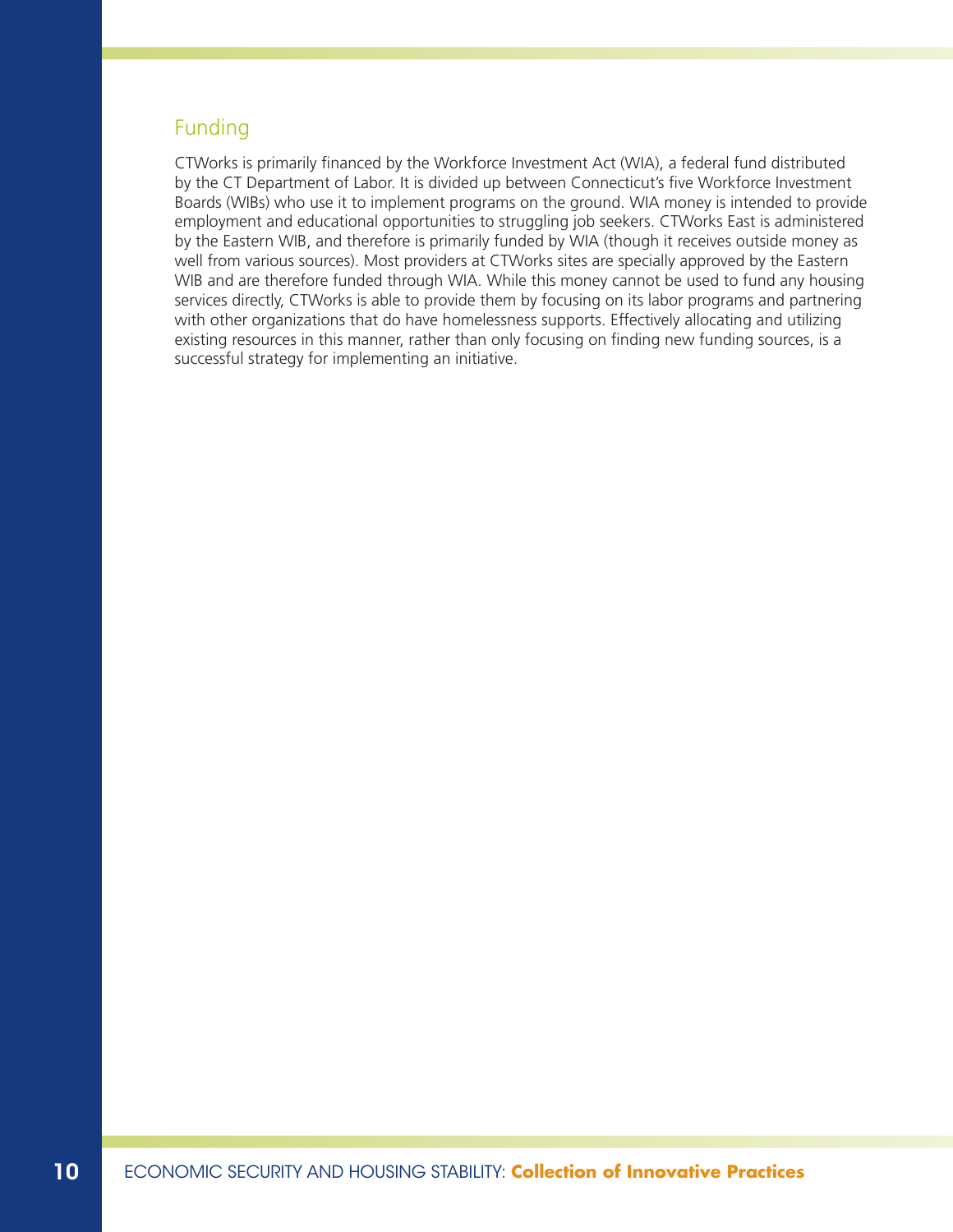# HOMELESS VETERAN SUPPORTED EMPLOYMENT PROGRAM VHA HOMELESS PROGRAM OFFICE

TARGET POPULATIONS: Veterans

#### **Summary**

The Homeless Veterans Supported Employment Program (HVSEP) is a collaborative effort within the Veterans Affairs (VA) that provides vocational assistance, individualized job development and placement, and ongoing employment supports to Veterans who are homeless, and part of the VA's mission to end homelessness among Veterans by 2015.<sup>7</sup>

The program designed to meet Veterans "where they are at" and assisting them with rapid placement in permanent employment that pays a living wage or greater. It is available to Veterans who are currently enrolled in one of the following one of the VA Homeless Programs:

- ▶ HCHV Health Care for Homeless Veterans
- ` VHPP Veterans Homeless Prevention Pilot
- G&PD Grant and Per Diem
- ` HUD/VASH Housing and Urban Development / Veterans Affairs Supported Housing
- ` MHRRTP Mental Health Residential Rehabilitation Treatment Program (Domiciliary and CWT/TR)
- ▶ HCRV Health Care for Re-entry Veterans
- ▶ VJO Veterans Justice Outreach

#### Goals

During federal fiscal year (FFY) 2012, HVSEP has provided employment services to 12,815 Veterans experiencing homlessness. Of the 3,018 Veterans discharged from HVSEP in FFY 12, 37.3% were competitively employed. $8$  The program aims to build on these outcomes in FFY 13 and FFY 14:

- ` FFY 13: Provide employment services to 20,000 Veterans experiencing homelessness
- ` FFY 14: Provide employment services to 25,000 Veterans experiencing homelessness

#### Implementation

All HVSEP staff are Veterans who were formerly homeless or at-risk of homelessness. These Veterans receive ongoing training as Vocational Rehabilitation Specialists (VRSs) to provide employment services to other homeless Veterans. The VRS is to provide employment services designed around each Veteran's unique employment plan, which is based upon the Veteran's interests, strengths, likes, and preferences. The employment plan determines actions taken to secure employment rather than what jobs are immediately available.

In addition to performing all phases of employment services for each Veteran (engagement; ongoing assessment of strengths and interests; job development and cultivation with employers in the local community; on-the-job job coaching, where permissible; follow-along supports once employment has been secured), the VRS is also responsible for integration with the homeless treatment team, collaboration with community partners, and benefits counseling.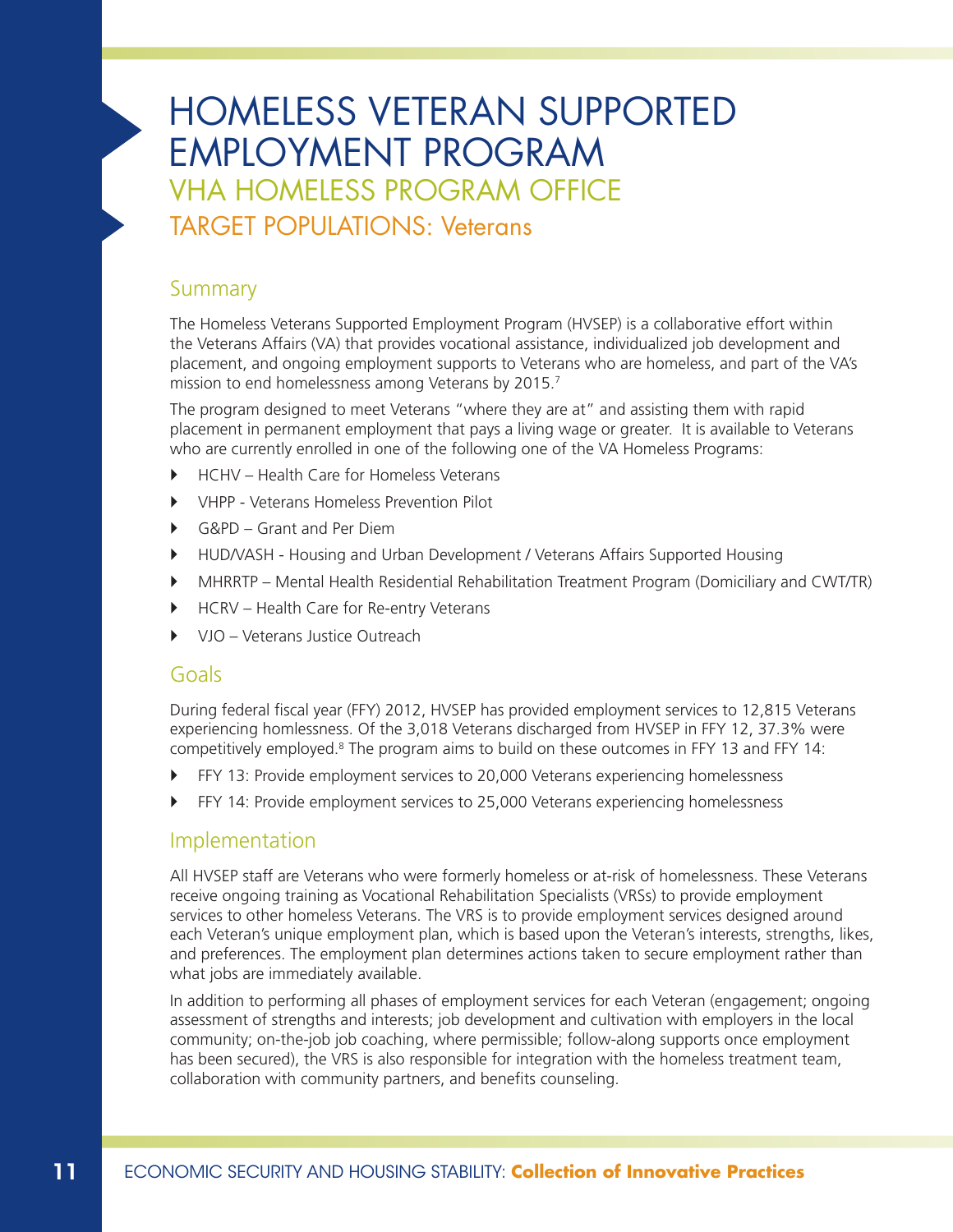HVSEP is unique in that it embraces a principle of zero exclusion so that all Veterans interested in securing competitive employment are able to do so without meeting any readiness criteria or previous participation in other vocational programs.

The state of Connecticut has three VRS. For more information, providers and Veterans are encouraged to call 1-877-4AID-VET (1-877-424-3838).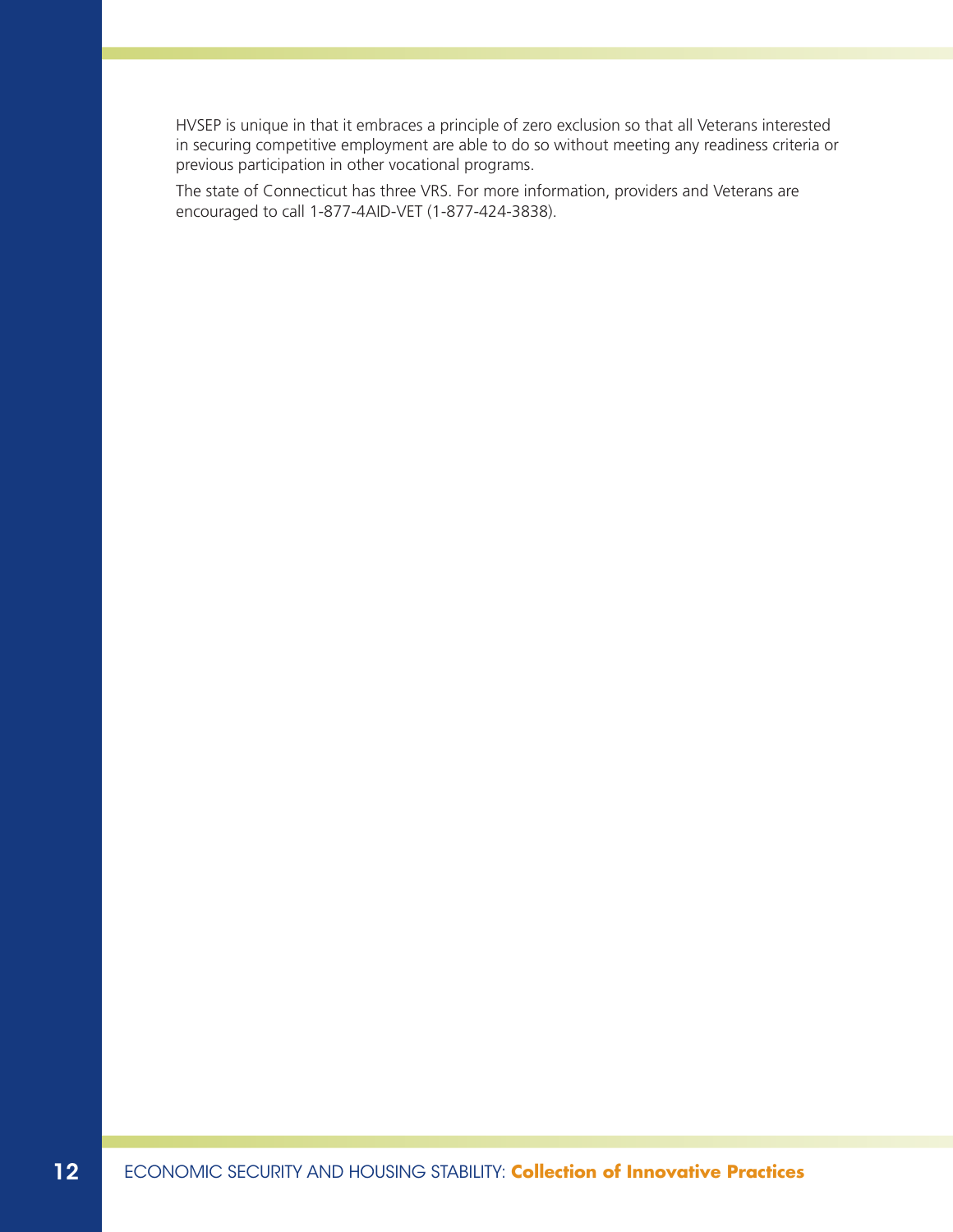# HomeWORK EASTERN CONNECTICUT

### TARGET POPULATIONS: Supportive Housing Tenants

#### **Summary**

HomeWORK is a partnership between the Corporation for Supportive Housing (CSH), the Department of Mental Health and Addiction Services (DMHAS), and the Department of Social Services (DSS) Bureau of Rehabilitation Services (BRS) that provides services to supportive housing providers. HomeWORK staff and partner agencies assist providers in connecting to local workforce agencies, thus putting existing resources to better use. Their goals are to educate supportive housing systems about employment services, help tenants find employment, and encourage self-sufficiency.10

Outcomes: Because HomeWORK works more directly with agencies than it does supportive housing tenants themselves, their results focus on the providers more than their clients. The following numbers are an important few of many outcomes reported by HomeWORK. As of 2011, 79% of partner supportive housing agencies now providing employment services for their tenants and 36% increased employment specific funding (largely for creating specialized employment programs). Nearly half of supportive housing agencies are now collaborating with local employers to assist their tenants.11 Overall, employment is across the board a greater focus for shelters, case managers, and supportive housing agencies.

#### Implementation

HomeWORK is responsible for providing supportive housing agencies with targeted trainings, technical assistance, and any other operational services. Staff—consisting of a Project Coordinator, a Benefits Coordinator, and two Employment Facilitators, works with housing case managers, program managers, and coordinators in supportive housing. In doing so, they improve their capacity to provide quality case management and employment opportunities for their tenants.

Through staff training, HomeWORK helps the providers to create Agency Service Plans that define goals for tenant employment, retention, and professional advancement. They also have organized cross-sector case conferences to bridge the gap between workforce services and supportive housing services. Case managers are now regularly connecting tenants to CT One-Stops (some of which now have specialized work stations for their supportive housing clients), Department of Labor programs, and other professional/educational services. Finally, HomeWORK connects with tenants by developing a peer engagement system, when tenants who have experienced success share their stories to motivate each other.

#### Funding

HomeWORK is funded by the CT Medicaid Infrastructure Grant. This grant is designed to support the employment of people with disabilities in the state. It was awarded to the Connect to Work Center at the Bureau of Rehabilitation Services in order to facilitate enhancements to promote connections between Medicaid and other employment services.12 The Bureau of Rehabilitation Services, as an organizer of the HomeWORK, was able to fund the program through the grant especially given the prevalence of special needs among supportive housing clients.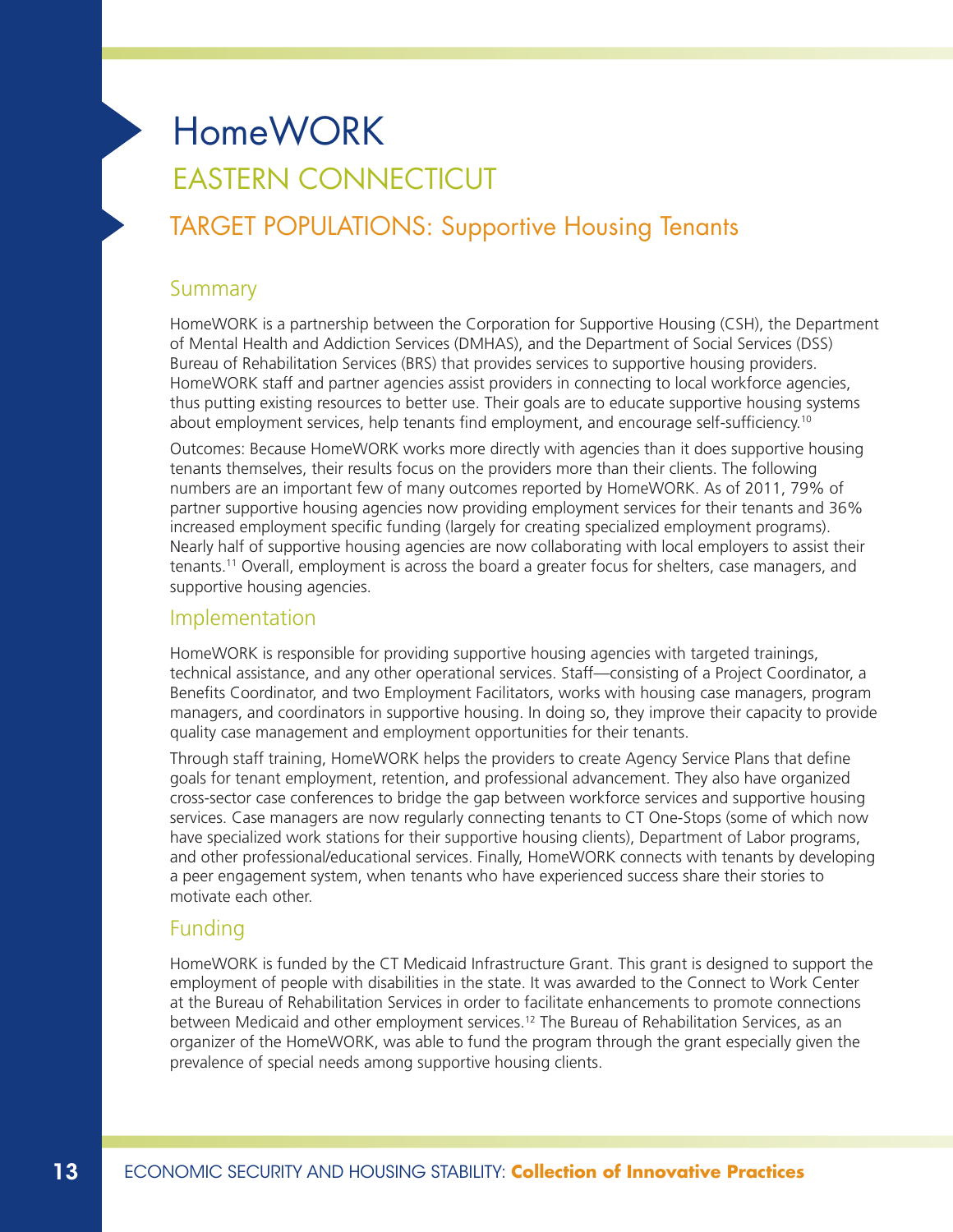# HOUSING & EMPLOYMENT NAVIGATORS WASHINGTON STATE

### TARGET POPULATIONS: Families

#### Summary

The Housing and Employment Navigator model<sup>13</sup> is a strategy that combines housing and employment services for homeless families in Washington. Initially, the program was implemented in two counties and provided one-on-one consultation with families. In one of these cases transitional housing programs made referrals to the Navigator based within the workforce system, and the team included a designated TANF worker in addition to the Navigator and housing case manager. Building Changes—an outside nonprofit organization—oversaw the effort and provided technical assistance and training.

Building on this success, WorkForce Central secured a \$6 million federal Department of Labor Workforce Innovation Fund grant to expand, replicate, and evaluate the Navigator program. The forthcoming model includes Building Changes, the Regional Workforce Consortium, the Department of Social and Health Services, housing providers, TANF workers, and Navigators based in one-stops as partners in the initiative. They will offer a consistent cross-system approach to assist families who are homeless in accessing employment resources and to obtain permanent housing.

Outcomes: The results from the program's expansion have yet to be assessed, however there are recorded outcomes of the early model. In King County, 45% of participants exited the program with jobs after 33 months with an hourly wage somewhere between \$8.67 and \$15 per hour. Similarly, in Pierce County 40% of participants were placed in a job after 24 months and attained wages between \$9.45 and \$19.98 per hour.

#### Goals

From the outset, the Housing and Employment Navigators program set forth several goals to be completed over a span of 36 months in order to demonstrate the effectiveness of this approach. They are as follows:

- ` "To assist families in obtaining the employment, education, and job training needed to establish a career path toward economic stability while preventing a return to homelessness;
- $\blacktriangleright$  To demonstrate the impact of pairing effective housing interventions with proven workforce development strategies to improve service access and employment outcomes for families experiencing homelessness;
- $\blacktriangleright$  To develop evidence-based practices in workforce development that can be effectively replicated across Washington State."
- ` To complement these broad objectives, other more specific goals were outlined as well: For the Navigator:
- $\blacktriangleright$  "Reduce system complexities and improve access for clients;
- ` Increase Cooperation between multiple agencies serving homeless adults;
- ` Leverage external partnerships and private funding."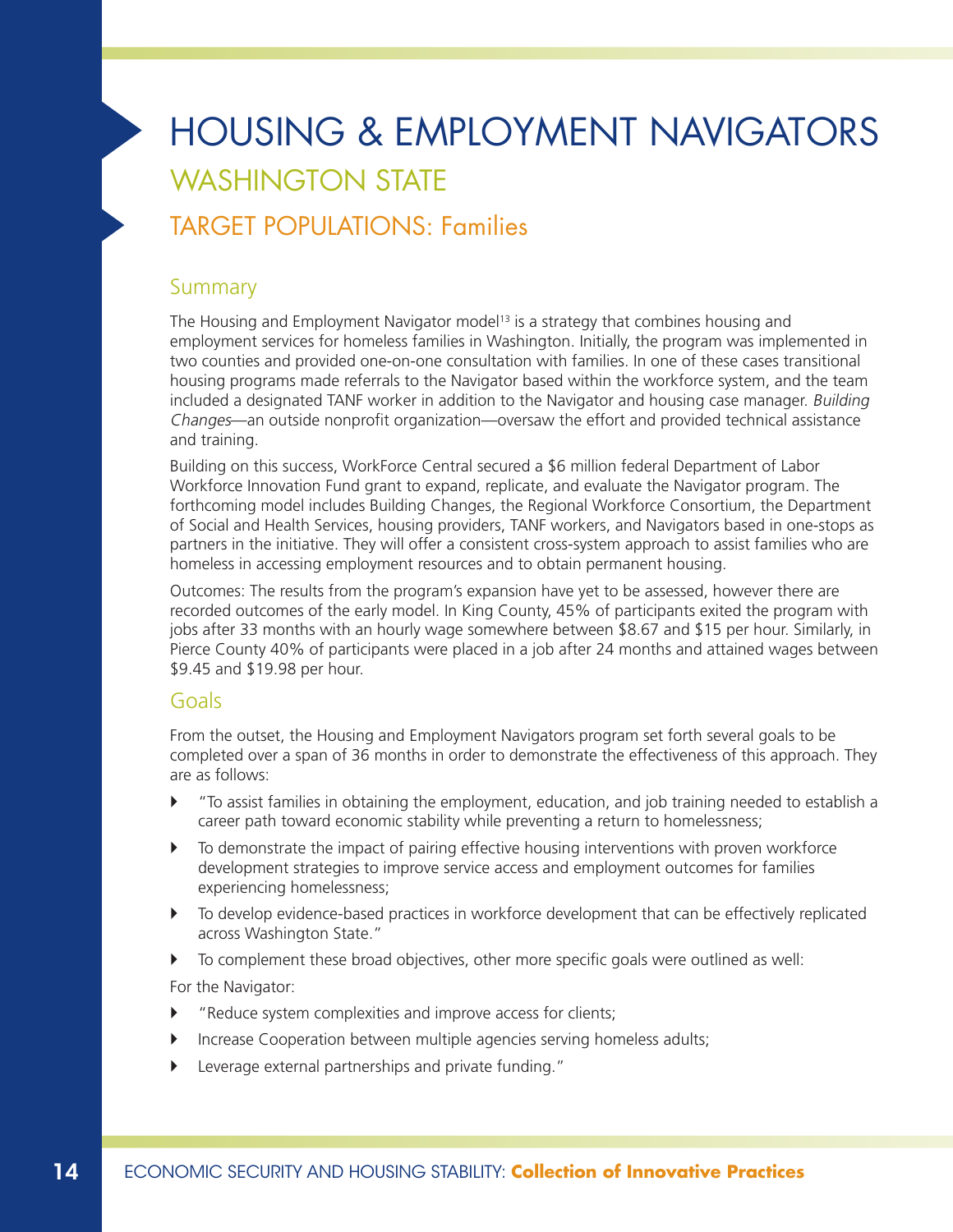For the Families:

- ` "Earn GED or gain ABE, I-Best skills;
- ` Earn employer recognized credential;
- ` Gain permanent employment, or employment advancement;
- $\blacktriangleright$  Retain employment for at least six months;
- $\triangleright$  Obtain stable permanent housing;
- **EXECUTE:** Reduce reliance on public assistance such as TANF, SNAP, and housing subsidies;
- ` Increase self-efficacy and belief in personal future success;
- **Increase self-navigation abilities;**
- ` Increase awareness, access, and utilization of available services."

These goals exemplify a helpful starting point for two main reasons. First, they represent a broad range of improvements. The vision of success not only includes providing support for families, but also the ability to demonstrate and replicate effective practices. Recognizing that both the issue of homelessness and the process of addressing it are complex, narrow measures of success would not encompass all the needs of the program's participants.

Second, these objectives are specific. By outlining explicitly the program's outcomes, the Employment Navigators have pinpointed areas of focus. This ensures that the need for inter-agency coordination, for example, will influence decisions about the structure of the program rather than serve as an afterthought. Specific goals are also a precursor to effective assessment strategies by informing what kinds of data should be gathered and analyzed.

#### Implementation

The basic component of the program is the 'Housing and Employment Navigators', who have a broad knowledge of social resources and benefits (these include educational and job training programs, employment resources, public benefits, career planning, homeless housing resources, and mental health services, among others). The Navigator heads a team that provides a cross-systems approach to a family's situation, which can vary dramatically. The team provides joint planning, service coordination, resource sharing, and communication. This setup is vital to addressing the complex needs of a family, which can be at multiple stages of employability and must accommodate the diverse needs of its members.

The model itself runs largely with the support of Building Changes, a nonprofit that provides training and technical assistance to the housing partners, Department of Social and Health Services/TANF case managers, and the community service providers. It integrates the housing system with the model and monitors the program for consistent delivery across various locations. By having a backbone organization coordinate the program, administration is efficient and removed from the strains of its execution. The model is an overall excellent example of successful coordination and integration.

#### Assessment Strategy

The evaluation of this program, conducted by an outside consulting firm, will utilize a common methodology across all three regions where the program was implemented to monitor its application and effectiveness. The assessment will engage 720 families randomly assigned to the Navigator and to a control group (which will continue to work with the housing and/or DSHS and employment services they normally receive). Random assignment ensures accurate measurements of the program's outcomes removed from any outside influences. The evaluation will assess: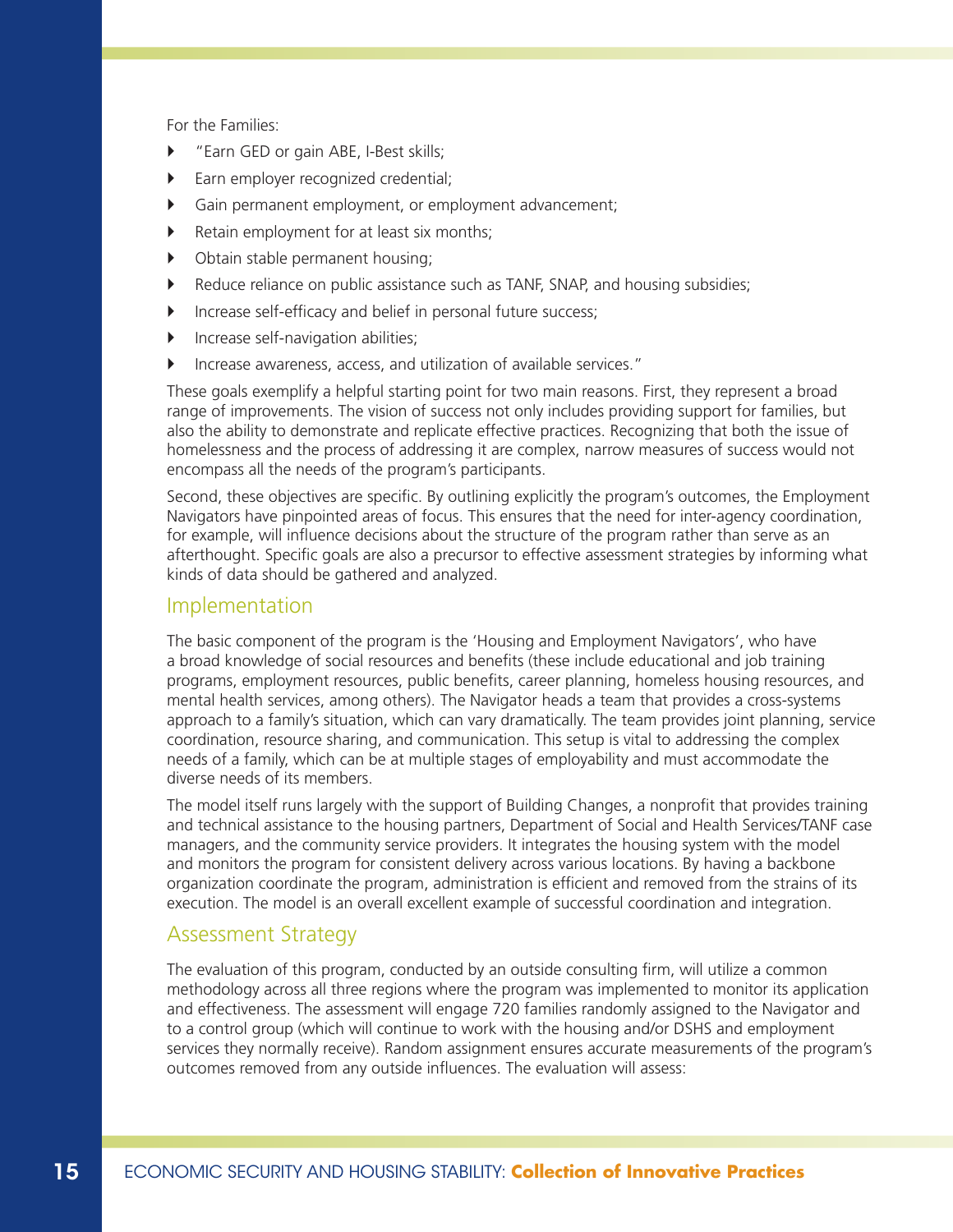- **Employment rates**
- **Permanent housing rates**
- $\blacktriangleright$  Reliance on public benefits
- $\blacktriangleright$  Use of different programs and services
- $\triangleright$  Delivery of the model to target populations
- $\blacktriangleright$  How the navigator is affecting other support systems

The Navigator's assessment methodology represents a statistically sound example for other programs. Though it relies on an outside source for the analysis, it will likely yield hard evidence of the program's successes and weaknesses.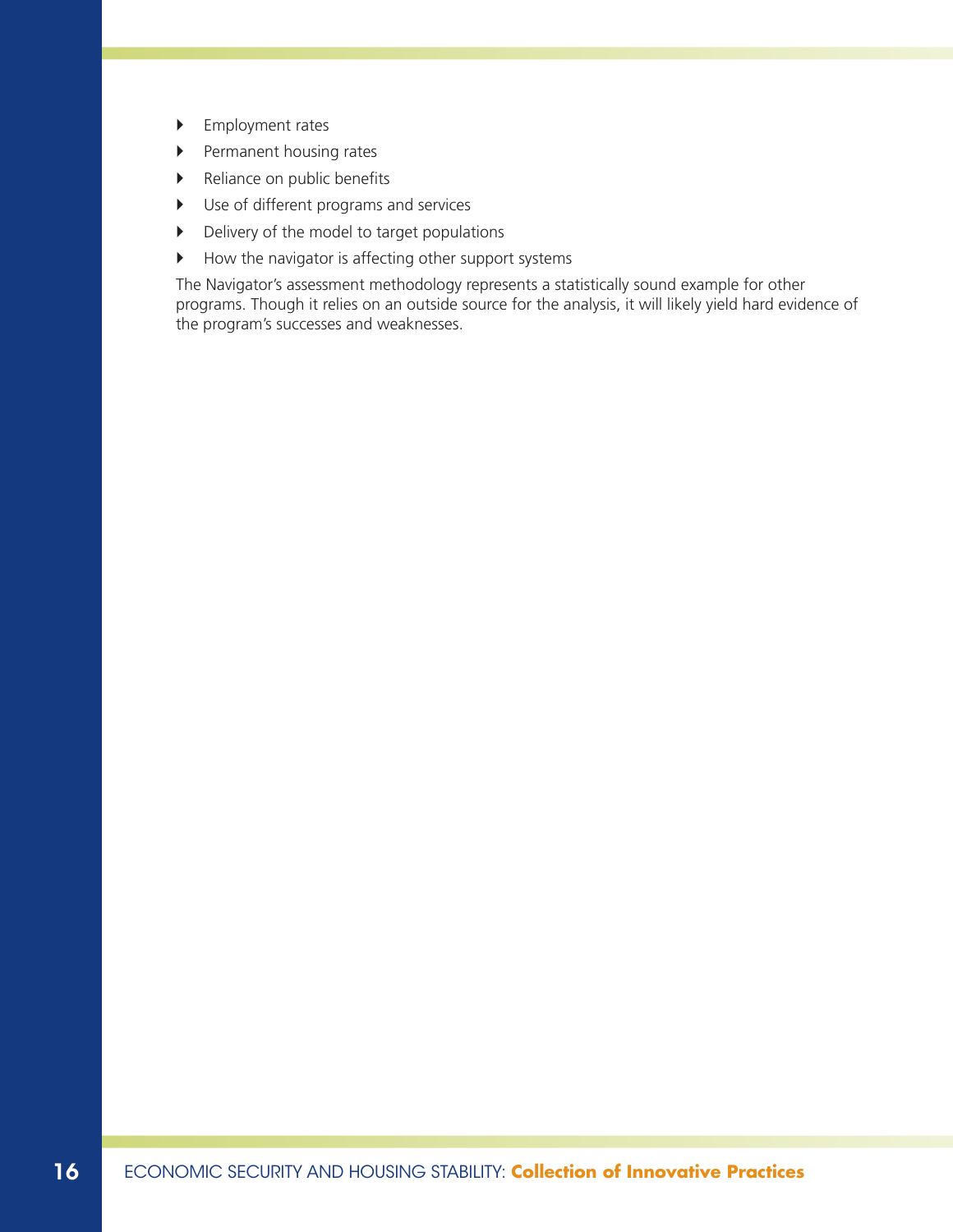# HOUSING NOW/ FAMILY HOUSING INITIATIVE MERCER COUNTY, NEW JERSEY

TARGET POPULATIONS: Families in Rapid Re-Housing Programs

#### **Summary**

The Mercy County Board of Social Services (MCBOSS) and Mercer Alliance to End Homelessness implemented a rapid re-housing program for families who were homeless in the area. Initially called Housing Now then renamed the Family Housing Initiative after the program's expansion, it provides a single point of access to families who need housing assistance and up to 24 months of emergency rental assistance. At entry, families are evaluated with a universal screening tool to determine their level of need. Case managers are then assigned to families with the aim to help them become self sufficient so that they can maintain housing once cash assistance ends. They are offered a broad scope of services to either help them avoid homelessness or address barriers to employment that threaten housing stability after being rapidly rehoused.14

Outcomes: The most recent data on the program shows that of those enrolled between April 2012 and April 2013, 47% remained in permanent housing after assistance ended and 12% exited the program due to increased income from sources such as SSI/SSDI and child support. In February 2013, Mercer County families involved in FHI had an average monthly income of \$835 as compared to \$558 for families exiting the area's transitional housing program. The rapidly rehousing program was also much more cost effective than other forms of housing interventions.<sup>15</sup>

#### **Objectives**

Mercer County's approach rests upon several priorities for the rapid re-housing program:

- $\triangleright$  Provide one point of entry for homeless families
- ` Develop and implement a uniform tool for assessing housing and employment barriers
- $\blacktriangleright$  Aid families in finding appropriate housing
- ` Provide wrap-around services for clients to address barriers to employment/housing retention

These initial objectives provide the skeleton for the initiative and clearly establish a strategic plan. From the beginning, it is clear that program should promote efficiency and depth of care. The Family Housing Initiative follows these guidelines as key steps in implementing the program.

#### Funding

The American Recovery and Reinvestment Act initially created federal funds for these kinds of rapid rehousing programs throughout the country. Normally in charge of dispersing Workforce Investment Act and TANF funds, MCBOSS was selected by the U.S. Department of Housing and Urban Development (HUD) to implement rapid re-housing in Mercer County. Previously, MCBOSS acted as a fiscal agent that reimbursed shelters and transitional housing programs. With permission from the state, it was able to allocate TANF-funded, time-limited rent subsidies that were normally only available to working families to the rapid re-housing program.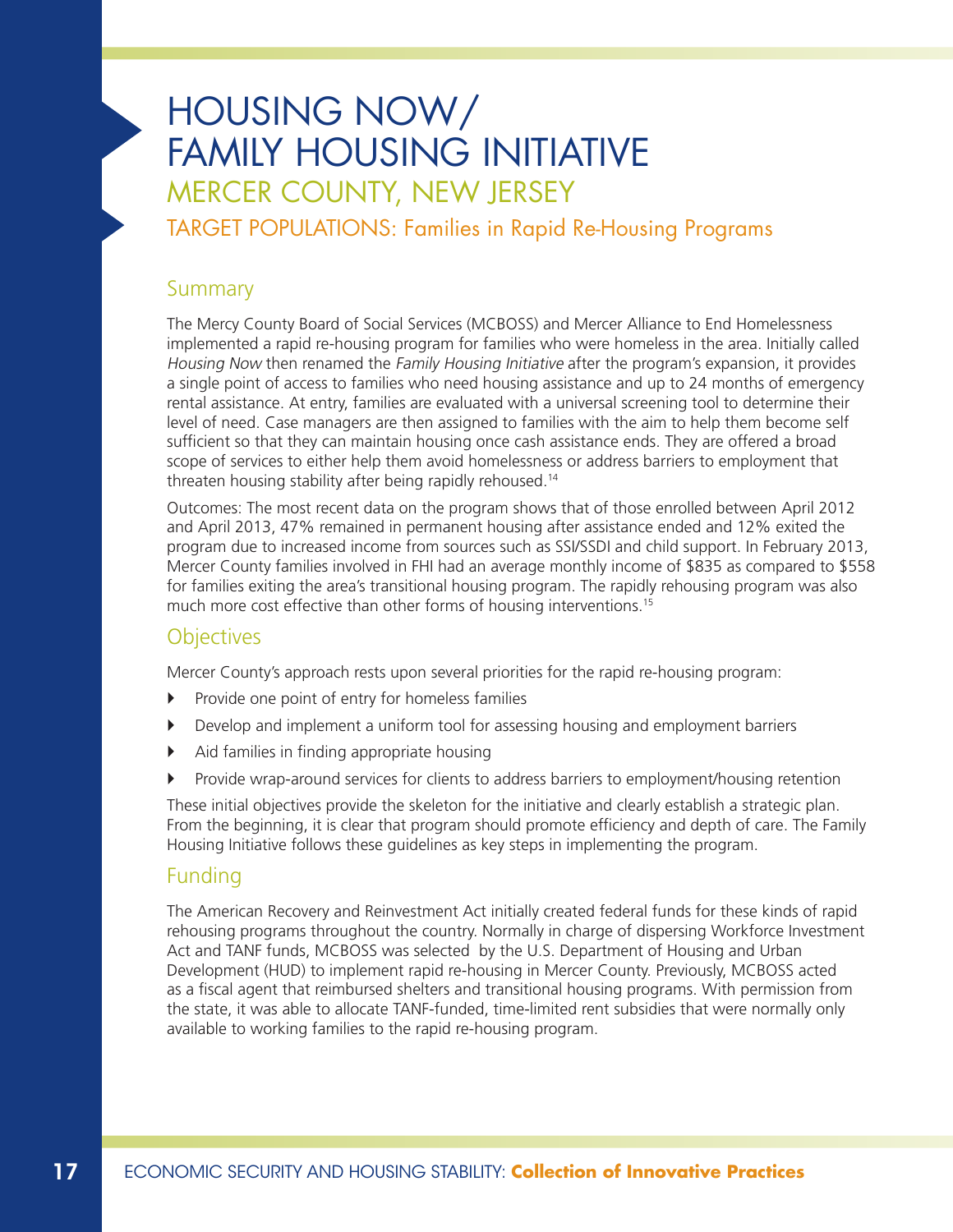# INSPIRICA

# STAMFORD, CT

### TARGET POPULATIONS: Families and Individuals

#### Summary

Inspirica is one of the largest homeless providers in Connecticut, aiding approximately 700 people per year.16 It offers a diverse range of services to a diverse range of people in an effort to holistically address the issue of homelessness. In addition to providing a broad scope of housing options to its clients, Inspirica provides health, educational, child, and employment services. This comprehensive approach derives from the recognition that homelessness is the product of complex circumstances and sustainable solutions require multiple interventions. Inspirica runs itself with a results driven approach, meaning it carefully tracks the status of its clients on an ongoing basis.

Outcomes: In 2012, Inspirica's programs resulted in 156 job placements with an average starting wage 27% above minimum wage. Likewise, it achieved 135 housing placements.16

#### Implementation

A major component of Inspirica's work is providing housing. Most organizations focus on only one type of housing, for example shelters or transitional housing. Inspirica is unique in the scope of options it provides<sup>17</sup>, including:

- ` Emergency Housing
- $\blacktriangleright$  TransitIonal Housing
- ` Permanent Supportive Housing
- $\blacktriangleright$  Rapid Rehousing (as a subcontractor for Supportive Housing Works, the main rapid rehousing provider in the region)

Inspirica also offers multiple support services to help their clients achieve a greater level of self sufficiency. Their primary programs are:

- ` Children's Services Program18— Inspirica's service to children consists of four components :
	- **EXECT FOUNDER IN SUPPORT:** coordination of a child's basic needs (which can include enrolling them in school, ensuring proper medical treatments, organizing outings and parties, etc.)
	- $\rightarrow$  Educational and Developmental Support: provision of fundamental pre-school educational services through a partnership with Childcare Learning Centers
	- $\rightarrow$  Psychological and Developmental Support: provision of mental healthcare through a partnership with Child Guidance Center
	- $\rightarrow$  After-School Support: a center that provides supervision and activities for children after school hours such as homework help, snacks, physical activity, and more.
- ` Jumpstart Career Program—Inspirica's employment services consist of three components:19
	- Iumpstart Education: a 13-week workplace readiness program that trains participants in selfsufficiency and other soft skills
	- $\rightarrow$  JumpsTArt Employment Agency: a job placement program with career counseling, a computer lab, and identification of job opportunities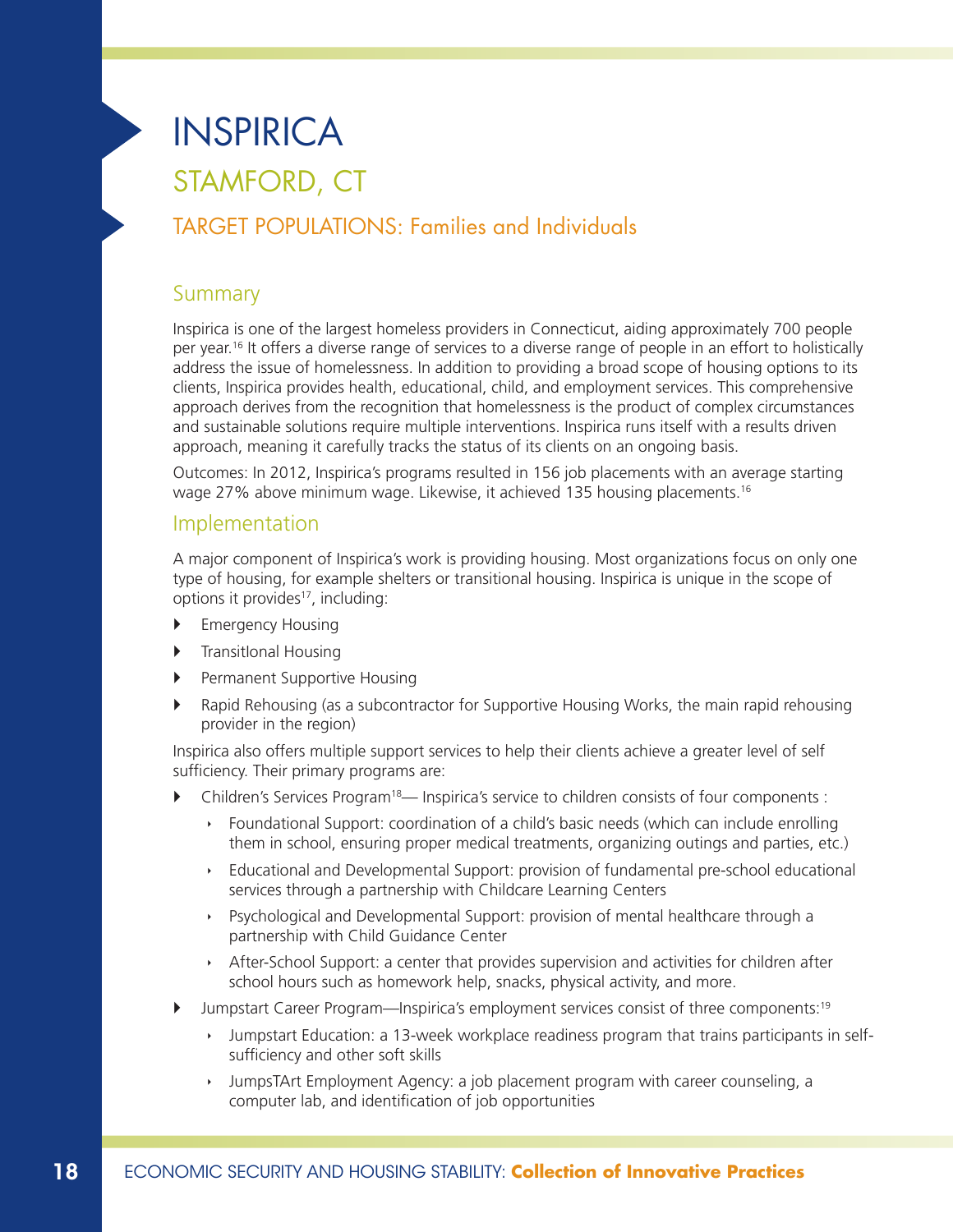- **I** Jumpstart Vocational Training: an eight-week program that includes soft skills, workforce, and food service training through a dual classroom and on-the-job experience at the in-house Jumpstart Café
- ▶ The Clinic @ Woodland—Inspirica partners with Optimus Health Care to provide mental health, psychiatric, and bio-medical care to its clients.

Finally, Inspirica utilizes a team case management approach to addressing the client's needs. Medical, psychiatric, employment, and housing specialists all come to the table to discuss plans and services so as to prevent gaps in care.

#### Funding

Inspirica is funded by a variety of sources:

- ▶ 52% Government Agencies
- ` 32% Private Philanthropy
- ▶ 10% Program Fees and Rents
- $\triangleright$  5% In-Kind
- 1% Investment Return

Nearly all funding provided from the government is in the form of federal, state, and local grants. The Department of Housing and Urban Development (HUD) provides a direct grant to Inspirica. In other cases, grant money that originates from the federal government is first funneled through state agencies (such as the Department of Mental Health and Addiction Services and the Department of Social Services) who then allocate it to the organization. Inspirica has also utilized RFPs to access direct funding from the State and local government.

It is important to note that government agencies only fund Inspirica's housing services. All other programs, including their employment services, are entirely funded through private channels.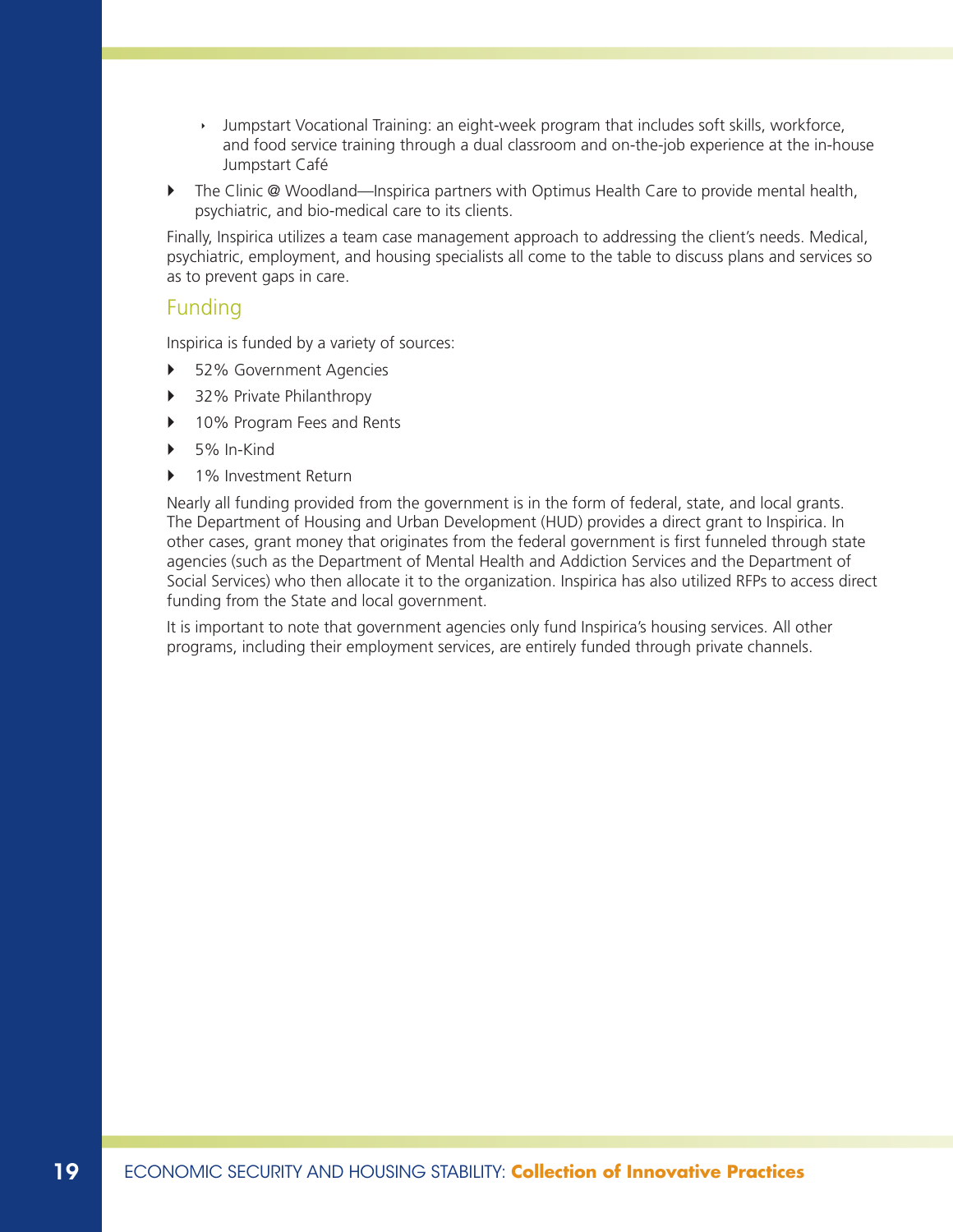# OPPORTUNITY CHICAGO CHICAGO, IL

### TARGET POPULATIONS: Public Housing Residents

#### **Summary**

Opportunity Chicago<sup>20</sup> was a collaborative effort between nonprofits, government agencies, foundations, and employers to connect 5,000 public housing residents to jobs. Led and organized by the Chicago Jobs Council, the effort provided residents with an array of services including transitional job programs, job-readiness training, contextualized literacy programs, and special skills training. These educational efforts targeted five high-demand sectors: energy efficiency, healthcare, hospitality, manufacturing, and technology. The program relied on the cooperation of multiple partners and the Strategic Advisers Group to develop plans, policy, and strategies for the initiative.

Outcomes: Opportunity Chicago employed 5,185 residents—more than the original target—54% of which retained a job for over two years. 926 residents completed certificate and degree programs, and 80% of the 1,260 that participated in a transitional job moved into unsubsidized employment.

#### **Objectives**

Opportunity Chicago laid out their plan with both a set of strategic priorities and of goals. The strategic priorities were as follows:

- ` Expand and/or enhance the existing workforce service delivery system to maximize employment opportunities for CHA residents.
- $\blacktriangleright$  Promote the development and expansion of innovative and intensive employment skills and training programs.
- $\blacktriangleright$  Implement an employer engagement strategy that involves employers in the design and execution of sector or industry-based partnerships.
- $\blacktriangleright$  Engage in public policy advocacy to achieve long-term sustainability.
- $\blacktriangleright$  Evaluate the initiative's effectiveness and determine the relevance of its model for other lowincome communities and populations.

These represent broad visions of change and long term sustainability. They inform the direction of the initiative and suggest several distinct actions that are necessary for improvement to the system as a whole. Complementing the Strategic Priorities are the goals:

- Place 5,000 residents into jobs
- $\triangleright$  Offer a range of employment services
- ▶ Work in key industry sectors
- $\triangleright$  Focus on reaching self-sufficiency through employment
- $\blacktriangleright$  Streamline services
- $\blacktriangleright$  Engage employers in new ways
- $\blacktriangleright$  Address gaps in services
- $\blacktriangleright$  Provide a more efficient model
- ` Document the model and lessons learned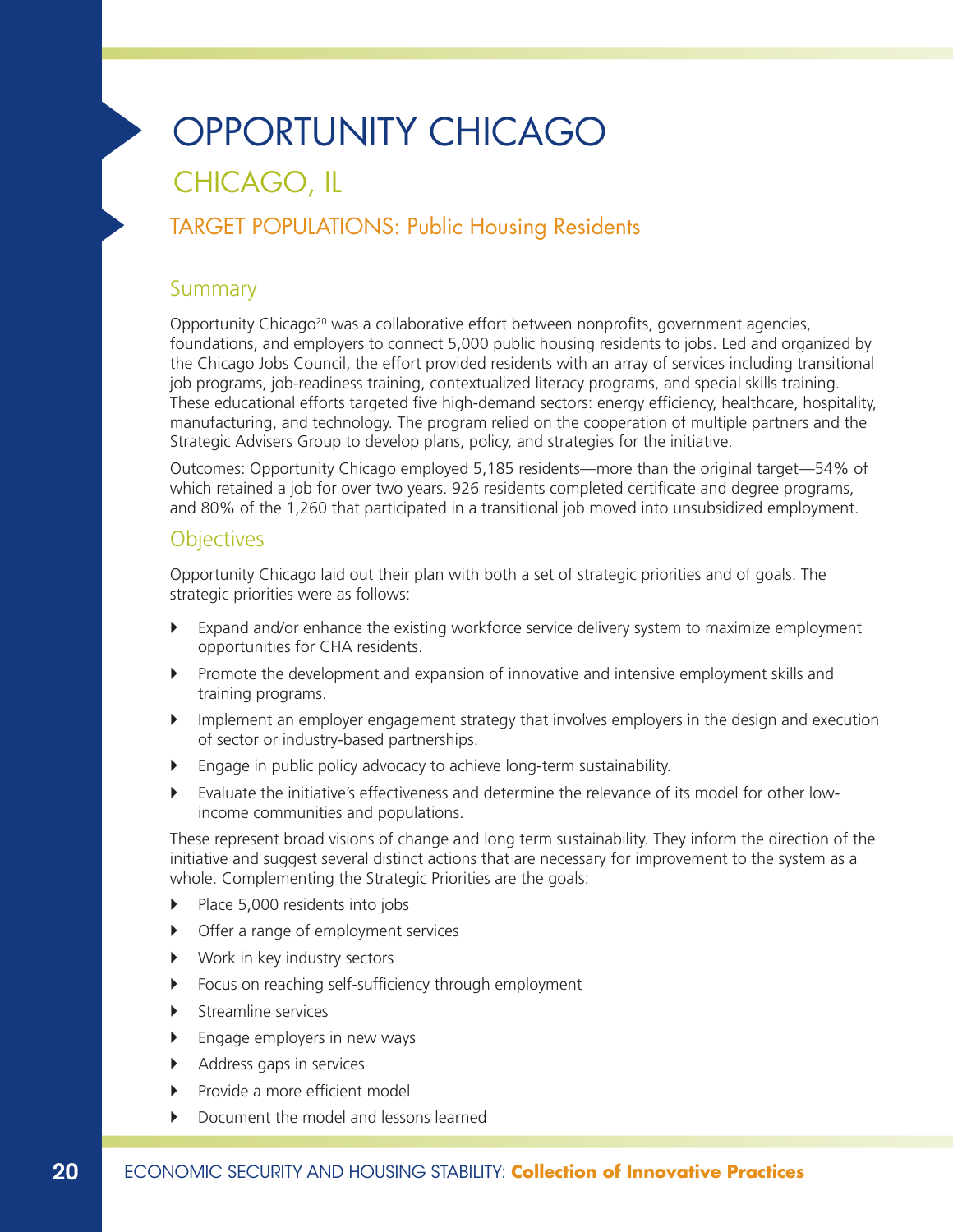These objectives represent more specific actions in regard to how the program itself will run. Acting as an extension of Opportunity Chicago's larger priorities, these goals outline how the program should affect the residents themselves.

#### Implementation

Recognizing that public housing residents often face large barriers to employment, all Opportunity Chicago programs emphasized career advancement over job placement. Residents primarily accessed Opportunity Chicago programs though a case worker affiliated with FamilyWorks (a partner case management program). Services targeted key sectors—energy efficiency, healthcare, hospitality, and manufacturing and technology—with a demand for entry-level workers. Working with employers, higher education institutions, and public agencies, they developed programs that address needs of both the residents and employers:

- **EXECO EMPLOYMENT SERVICES:** Opportunity Chicago helped residents prepare resumes and employment plans. This was done with the goal of quickly attaining opportunities such as full/ part-time jobs and internships.
- ` Intensive Employment Services: Opportunity Chicago provided residents with access to transitional jobs programs, contextualized literacy and adult education programs, and specialized skills training.
	- Transitional Jobs: those with limited work history gain opportunities necessary to get into the labor market.
	- $\cdot$  Contextualized literacy: rather than focusing on isolated educational programs, a literacy program was combined with transitional jobs.
	- $\rightarrow$  Sector-based training: job seekers at all levels had access to training focused on high demand occupations.
- ` Technical Training Programs: Opportunity Chicago provided career paths through the City Colleges of Chicago certification/degree programs which would lead directly to employment in their chosen field.

#### Assessment Strategy

Opportunity Chicago contracted the Center for Urban Economic Development at the University of Illinois and its partner Abt Associates to conduct an evaluation of the program. With the goals of continually improving its practices, identifying key lessons, and documenting its strategies to aid the formation of other workforce systems, the evaluation tracked five key areas:

- Development and management of the program
- Source and use of program resources
- ` Impact on integration of public housing and workforce development systems
- **Employer engagement**
- ` Improvement of employment outcomes for public housing residents (both during and after participation in Opportunity Chicago)

The assessment utilized information gathered from multiple parties—including its partners, residents, and employers—in order to gain an accurate and holistic impression of the program's impact. A range of different evaluation methods were used as well depending on the source of their data. Due to the complexity of the actual process, more information can be found [here.](http://cjc.net/wp-content/uploads/2012/06/OC-Evaluation_July2012.pdf)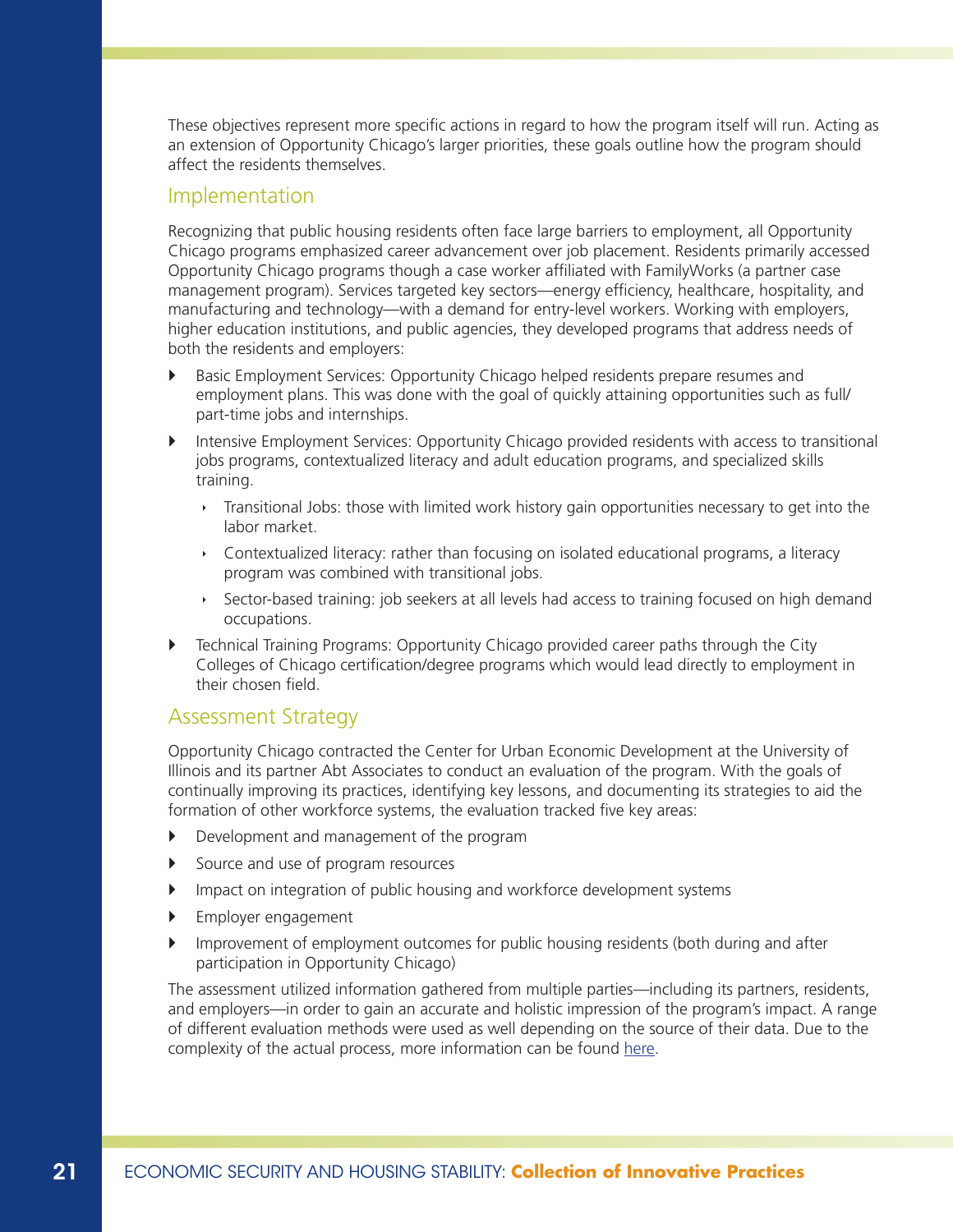# PATHWAYS TO INDEPENDENCE NEW HAVEN, CT

#### TARGET POPULATIONS: Adults with a Mental Illness, Disability, and/or a Substance Abuse Disorder

#### **Summary**

Pathways to Independence is a program designed by the Substance Abuse and Mental Health Services Administration (SAMHSA) to facilitate access to disability income and Social Security benefit programs for adults who are homeless or at risk of homelessness with a mental illness and/or a substance abuse disorder. Its goals are to ensure the availability of permanent housing, financial stability, healthcare, recovery services, and benefits for its clients.

Pathways houses an array of different services within its facility, effectively acting as a one-stop case management center. This is important for assisting clients with complex needs because it reduces inefficiencies in the system and allows staff to build trusting relationships. Services available at Pathways include general case management, housing, supportive employment and enrichment, and peer recovery among others. Notably, their Employment and Enrichment Center offers a 60-hour job readiness and recovery program mostly taught by peer specialists.<sup>22</sup>

Outcomes: During the first two years of operation, the PTI pilot in New Haven assisted 107 individuals to obtain \$1,328,724 in combined Social Security benefits and employment income (generating \$711,635 in earned income), in addition to decreased emergency room, in-patient care, and incarceration rates among its clients. 101 individuals were housed, 85 in subsidized housing and 16 in non-subsidized housing.

#### **Actors**

Pathways to Independence leverages multiple outside partners as well as internal specialists to fuel the success of the program. External partners include:

- **EX [Connect to Work:](http://www.ct.gov/brs/cwp/view.asp?a=3890&q=456868) The Connect to Work Center is a service provided through the Bureau of** Rehabilitation Services to provide individualized benefits counseling for those who are working or plan to work.
- **[New Haven One Stop:](http://www.workforcealliance.biz/) In partnership with the Connecticut Department of Labor, CT Works runs a** number of One-Stop career centers around the state to provide career guidance, job placement, and business services.
- **THE STRIVE: The STRIVE program is a community-based transition program to provide services to** disabled young adults. It focuses especially on fostering employment skills and independence.
- **D** Veteran's Affairs
- ` Bureau of Rehabilitation provides vocational rehabilitation/employment specialists benefits counseling, tailored employment supports
- ` Social Security Administration and the Department of Developmental Services Expedite Social Security decisions
- ` Healthcare organizations health/clinical assessments; primary and behavioral health services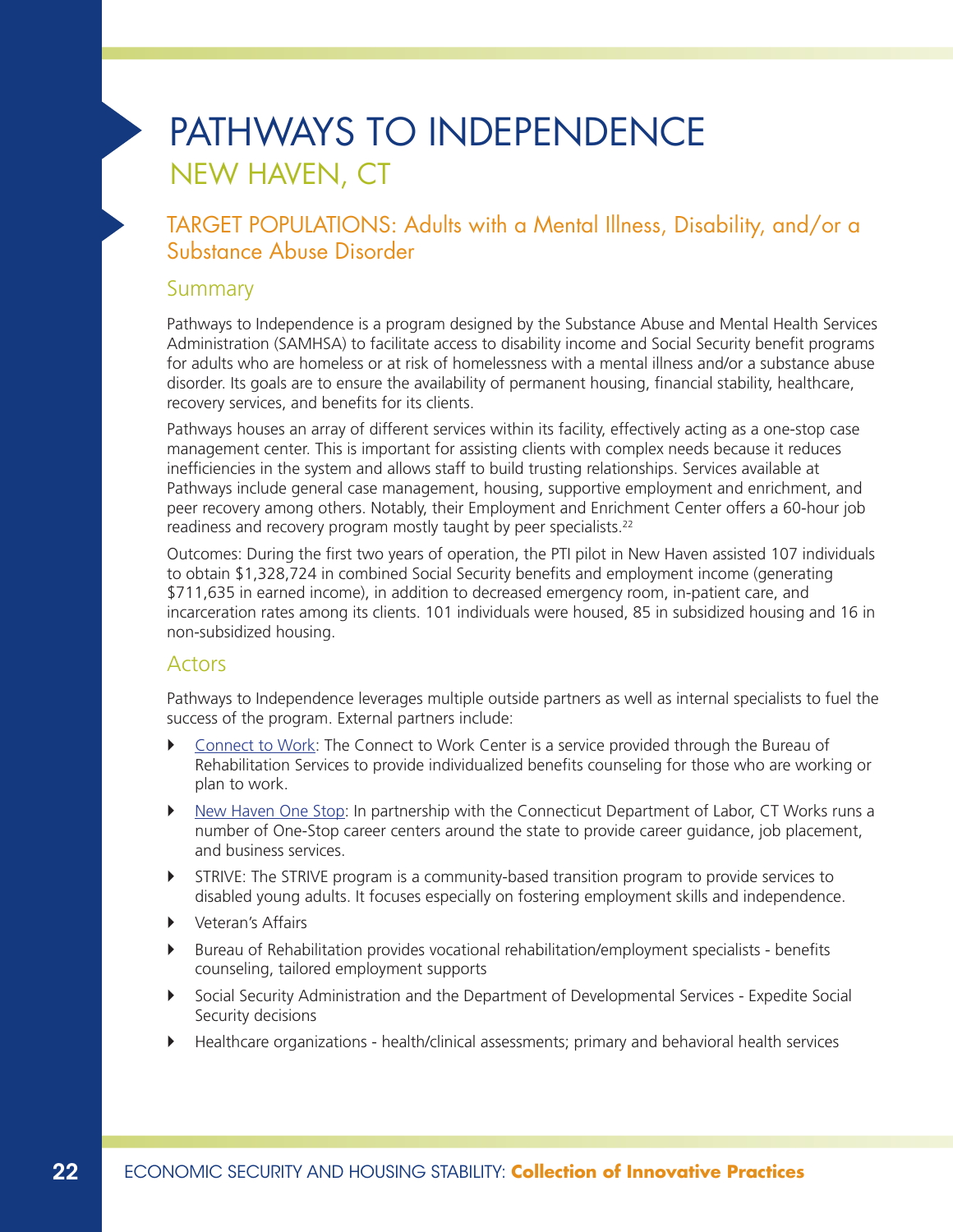Internally, the diversity of the Pathways to Independence team indicates a wide range of support for traditionally hard-to-serve clients. The PTI Team is responsible for "busting silos," and building partnerships and better outcomes. It consists of:

- ` Homeless/housing providers Ensures team coordination, identifies and engages homeless individuals, housing specialists provide support with housing applications
- **•** Pathways to Independence Manager
- **Employment Specialist**
- **Recovery Specialist**
- **Representative Payee**
- ` A Government Performance and Results Act (GPRA) Intake and Services Coordinator
- ` A SSI/SSDI Outreach, Access, and Recovery (SOAR) case manager

The SOAR component of Pathways is one of the more notable components of the program. The case manager can fast track disability applications on behalf of their clients. Many have been approved for SSI/SSDI benefits, which in some cases entitles them to Medicaid/Medicare. With this extra layer of support, clients are less likely to cycle through shelter and hospital systems.

#### Implementation

Pathways to Independence uses a coordinated and multidisciplinary team to increase income and economic mobility for homeless adults with disabilities as part of a 'rapid exit from shelter' strategy:

Step 1. Increase income through mainstream sources

- ` Social Security Benefits: Expedite access using proven SOAR practices
- ` Employment: Tailored job placement and retention supports
- ` Benefits Counseling: To inform 'benefits and/or employment' decisions; to keep focus on income sustainability

Step 2. Expand economic mobility - link to housing, healthcare, and skills for success

- ` Prioritize access to subsidized housing (supportive and affordable)
- $\blacktriangleright$  Expand access to non-subsidized rental market by negotiating rent affordability with landlord networks
- Use patient navigators to link with behavioral health and primary health
- ` Build skills with financial literacy classes, peer coaching/mentors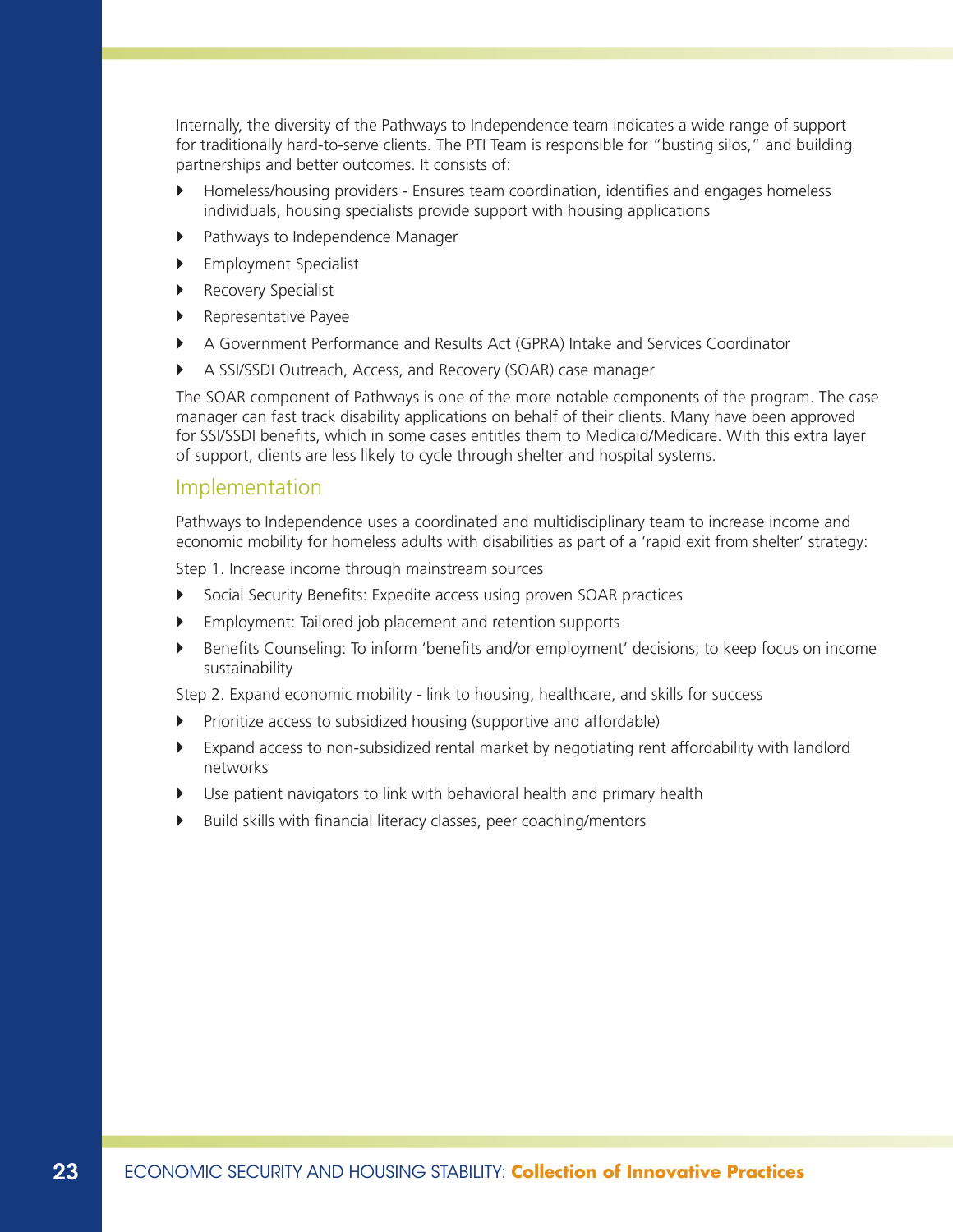# ROBERTS ENTERPRISE DEVELOPMENT FUND SAN FRANCISCO, CA

### TARGET POPULATIONS: Employers

#### **Summary**

The [Roberts Enterprise Development Fund \(REDF\)](http://www.redf.org/) is a venture philanthropy organization with a dual mission: first, to generate job opportunities for people with significant barriers to employment and second, to generate profit to support other social undertakings. It provides grants and assistance to nonprofit-operated businesses to engage in social enterprises and employ people who normally have difficulty finding jobs. While it does not exclusively promote aiding individuals who are homeless, businesses in REDF's portfolio target this population. This system benefits both the hardest to serve and their partner nonprofits. Employees receive training and job experience, as well as a much needed source of income. In turn, businesses receive capacity building assistance and facilitate greater social enterprise investment. A large proportion of businesses in REDF's portfolio follow a transitional jobs model, when employees are encouraged to graduate to the general employment market.

Outcomes: So far, 6,500 people have been employed and 77% of those clients retained jobs for over two years. REDF employees also experience a dramatically reduced rate of homelessness. 18 months after hire, participants worked an average of 27 hours per week at an hourly wage of about \$11.19 (up from \$8.51 before entering the program).

REDF works with a variety of organizations in its portfolio. Eligibility for REDF's support is determined through a 'Request for Qualifications' (RFQ), a process which allows organizations to receive Social Innovation Fund subgrants in addition to business assistance and access to networks.23 Current members of REDF's portfolio are:

- $\triangleright$  [The Center for Employment Opportunities](http://ceoworks.org/)
- **[Chrysalis](http://www.changelives.org/)**
- $\triangleright$  [The Coalition for Responsible Community Development](http://www.coalitionrcd.org/)
- **[Community Housing Partnership](http://www.chp-sf.org/)**
- ` [Community Resource Center](http://www.communityresourcecenter.org/)
- **•** [Goodwill of Silicon Valley](http://www.goodwillsv.org/)
- ` [Taller San Jose](http://www.tallersanjose.org/)
- [The Weingart Center Association](http://weingart.org/)

Note: REDF includes a number of tools and publications on its website to aid other social enterprise initiatives. They can be viewed [here](http://www.redf.org/learn-from-redf).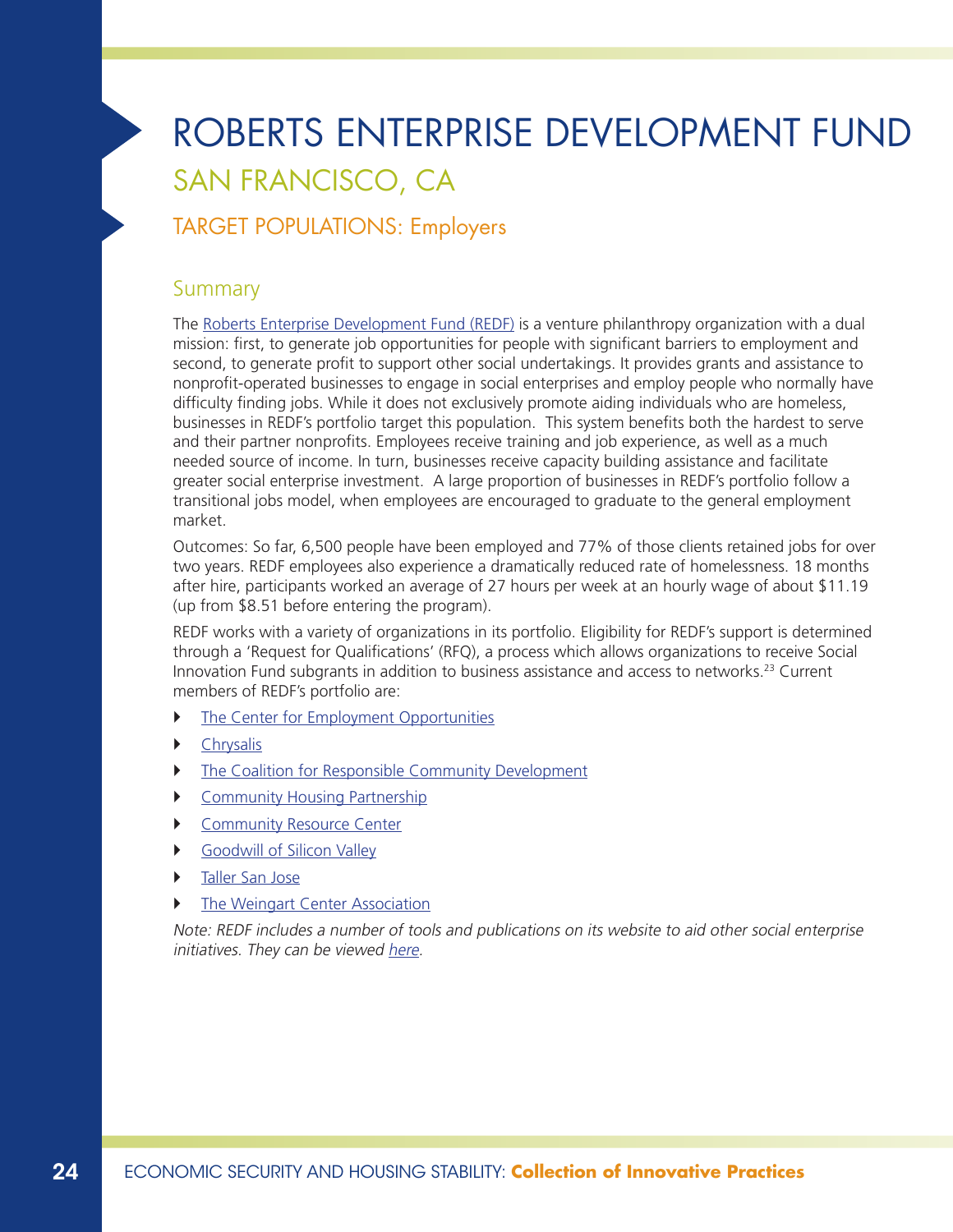# SECURE JOBS INITIATIVE MASSACHUSETTS

TARGET POPULATIONS: Families in a Short-term Rapid Re-Housing and Rental Voucher Program

#### Summary 24

The Paul and Phyllis Fireman Foundation (PPFF), a Massachusetts philanthropy dedicated to ending family homelessness, launched the public-private [Secure Jobs](http://usich.gov/blog/fireman-foundation) initiative in 2012 to test and demonstrate the effectiveness of a model that quickly moved families out of homelessness and into stable housing, while also connecting them with opportunities to obtain work and achieve economic security.

The first phase of work engaged regional partnerships that built bridges between the system of homeless services and the workforce development system, with access to childcare for those entering the workforce. Seeing promise in the partnerships that developed, the Foundation in 2013 issued an RFP for one year grants to place "ready, willing, and able" heads of homeless households in jobs within a year, maintaining an 80% job retention rate. The Foundation's intention was to "buy the outcome," to allow creative design to evolve at the local level, and to provide the flexiblity of funding that would allow providers to directly respond to the unique situations of participating families.

The target population was comprised of families who participated in the [HomeBASE](http://www.haphousing.org/default/index.cfm/avoid-homelessness/homelessness-initiatives/) rapid re-housing program. Participants work in:

- $\blacktriangleright$  Health care and skilled nursing facilities
- $\blacktriangleright$  Manufacturing and construction
- $\blacktriangleright$  Retail
- $\blacktriangleright$  Social services
- **•** Hotels and hospitality
- **B** Security
- **Property management**
- $\triangleright$  Staffing agencies
- $\blacktriangleright$  Financial services

Outcomes: By the end of March 2014, although not all programs had been operational for a year, 300 jobs had been attained. One agency had reallocated internal resources to secure an additional 120 jobs. Additionaly, early in 2014, each region showcased its efforts to their legislative delegations, which resulted in continuation of funding from the Commonwealth's Housing Trust Fund for the five regional Secure Jobs partnerships and an expansion of the target population to include homeless individuals, families in shelters, and families in public housing.

#### Actors

In order to enhance coordination between the workforce and housing systems, and to increase access to targeted education and training services for the homeless, PPFF engaged not only service providers at the local and regional level, but also public agencies that could influence system change at the state level. State agency partners included the Department of Housing and Community Development,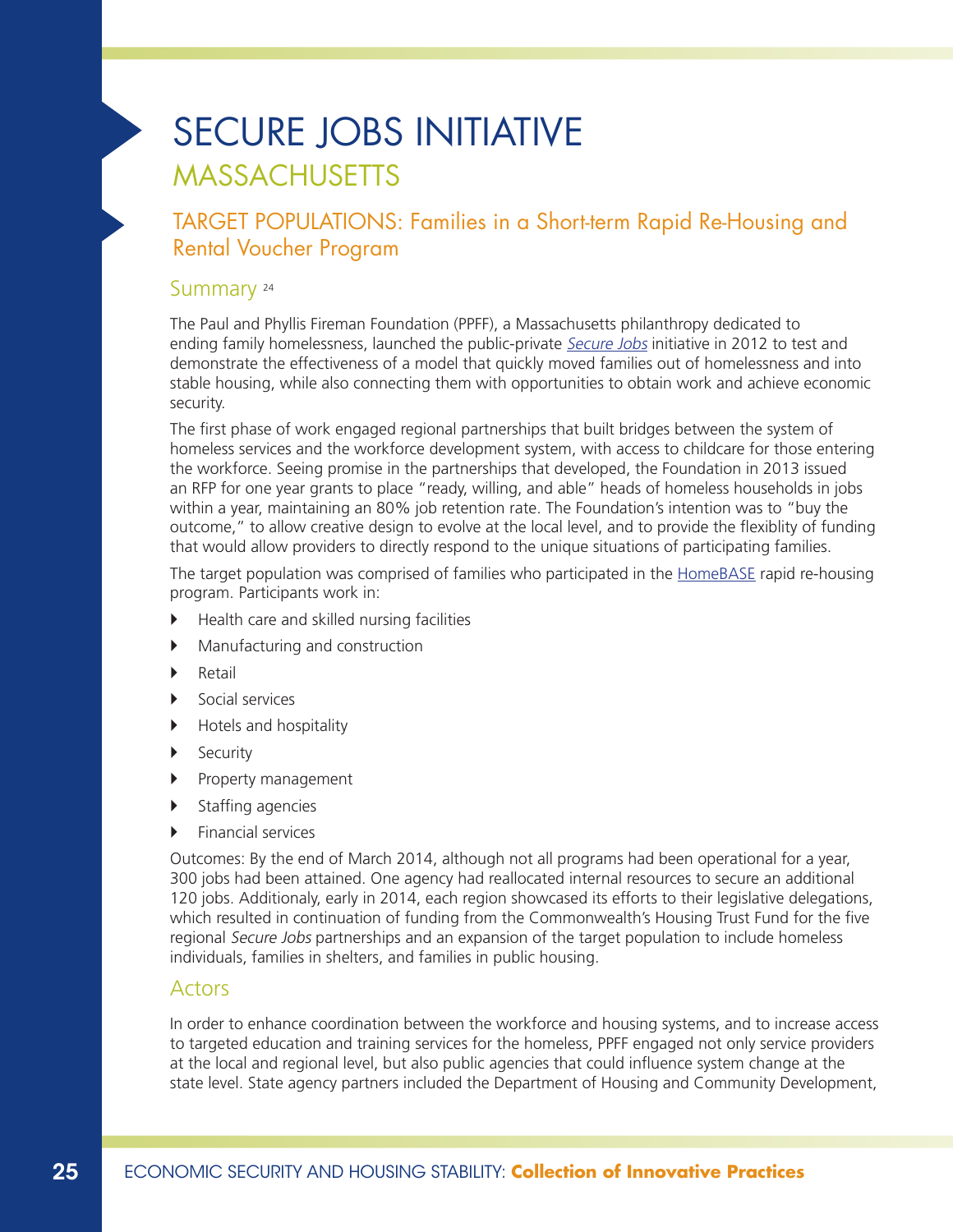Labor and Workforce Development, the Department of Transitional Assistance, and Early Care and Education–with the latter two addressing childcare issues.

State agency partners initially played an advisory role—reviewing draft RFPs, reviewing proposals and report, and selecting grantees. After five Secure Jobs grantees were selected, state agency partners remained at the table, both as advisors and as troubleshooters.

Additionally, Secure Jobs emphasized strong collaboration between workforce-training organizations that had deep relationships with employers, and shelter and housing providers. These partnerships enabled innovative cross-system problem solving, such as:

- $\blacktriangleright$  Transportation problems: assistance with licenses, cars, and public transportation
- ` Child care problems: leverage of TANF and EEC resources
- $\triangleright$  Criminal offense record history: job targeting and mitigation
- $\triangleright$  Gaps in work history: provide volunteerism and internships
- $\triangleright$  Cash poor: provide small grants; loan fund
- ` Limited training availability: development of cohort models

#### Assessment Strategy

The Paul and Phyllis Fireman Foundation contracted with Brandeis University to work closely with grantees on data and reporting, and to produce both a [process evaluation](http://iasp.brandeis.edu/pdfs/2013/Fireman.pdf) and an outcome evaluation. The Foundation hired the evaluator up-front to manage data and issue monthly reports to stimulate motivation, and implemented learning labs for regular cross-fertilization and data-driven decision-making.

For more information, contact:

Susanne Beaton Interim Executive Director The Paul and Phyllis Fireman Charitable Foundation 240 Newbury Street, FLR 2 Boston, MA 02116 617-482-5620 <www.ppffound.org>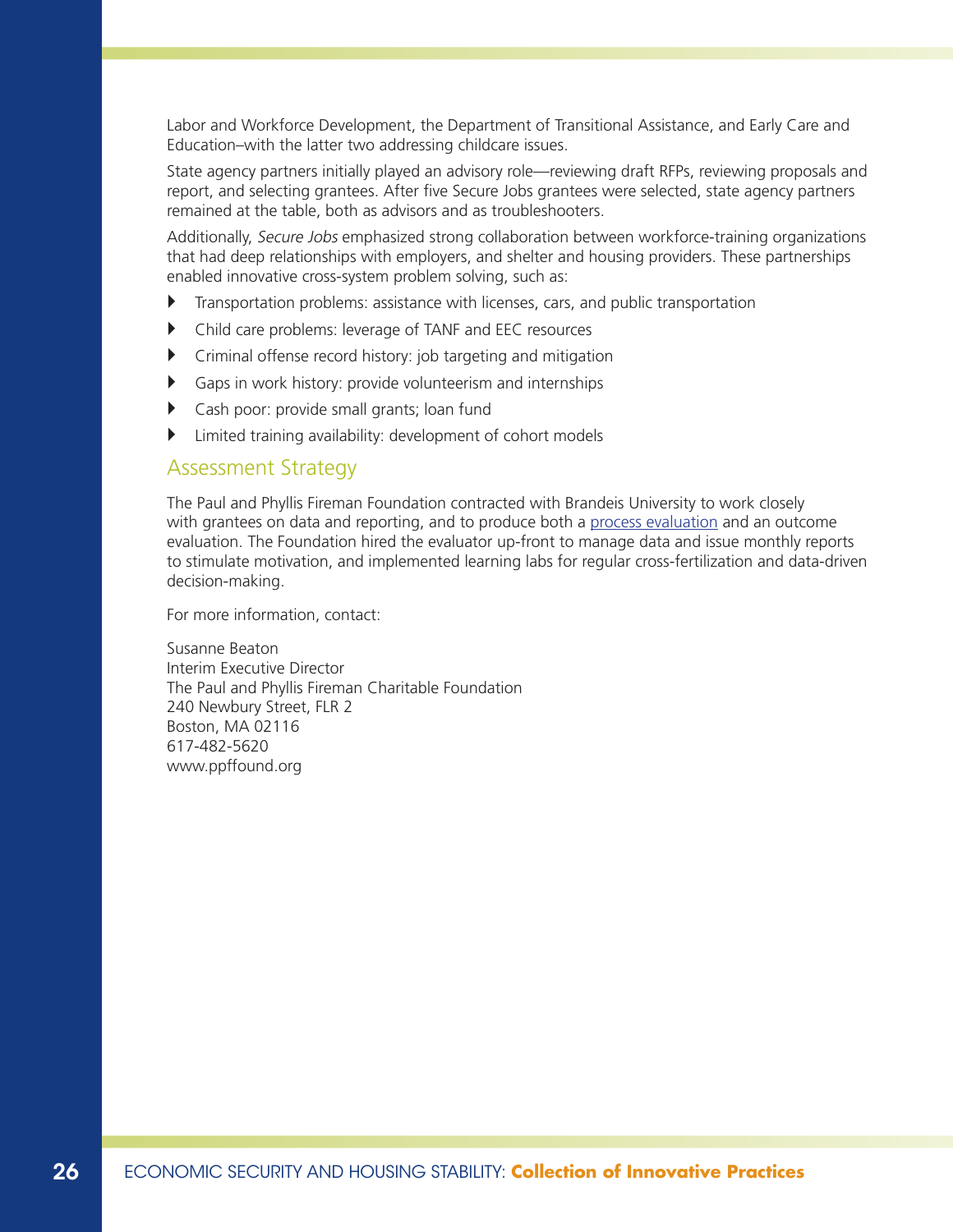# 30-2-2 MICHIGAN

### TARGET POPULATIONS: Adult Ex-Offenders

#### Summary

[30-2-2](http://www.cascadeconsultinggroup.com/30-2-2) is an initiative to aid ex-offenders in finding employment.25,26 Its goal is to enlist 30 area companies to hire two people and track their performance for two years. A criminal background is often an almost insurmountable obstacle to obtaining a job, and reinforces a cycle of poverty and recidivism. 30-2-2 hopes to build the case that removing prior convictions as a bar to employment can be beneficial both to companies and the community. The initiative works in three phases:

- ` Institutional Phase: potential employees learn workplace and soft skills to prepare for a job prior to their release.
- ` Structured reentry or transitional phase: after release, partner service providers continue soft skills training and employees are placed in a job-like setting with supervision for up to a year.
- ` Community reintegration phase: trained individuals are placed into the community or local workforce.

30-2-2 is organized by [Cascade Engineering](http://www.cascadeconsultinggroup.com/) and Butterball Farmers, and collaborates with partner businesses and organizations including:

- ` Goodwill Industries of Greater Grand Rapids
- **•** Grand Rapids Community College
- ▶ Hope Network
- ` Women's Resource Center
- THE SOURCE

Outcomes: As of January 2013, 17 employers have signed on. Butterball, in particular, noted that during company downsizing when employees were laid off on the basis of job performance, none of the ex-offenders had lost their job. This indicates that the program helps its participants become competitive employees.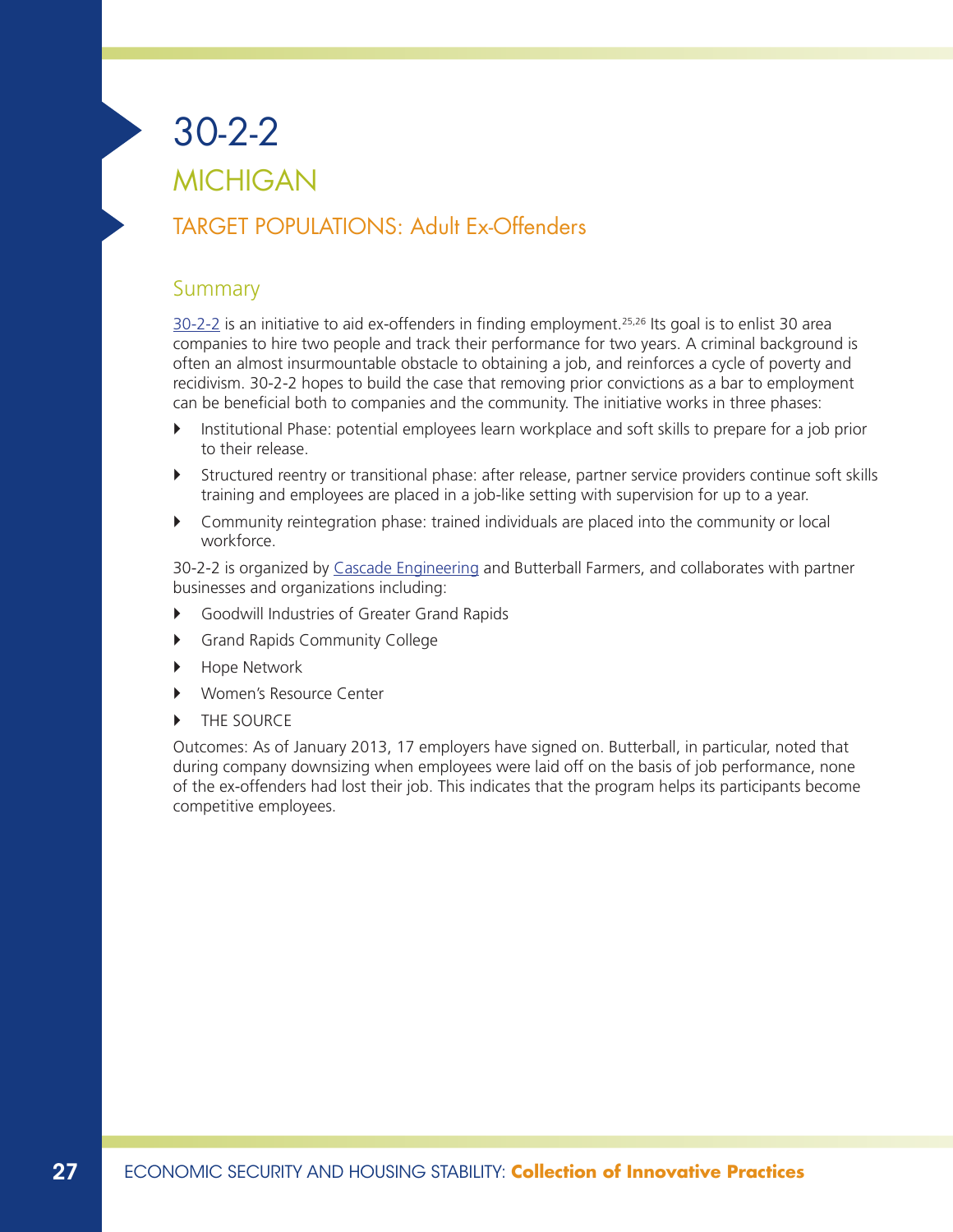### **Resources**

#### *National*

- [Compensated Work Therapy](http://www.va.gov/health/cwt/): A Department of Veterans Affairs vocational rehabilitation program that supports work-ready veterans in competitive jobs and consults with companies to accommodate their employee's needs. Services are available at the VA Medical Centers in [Newington](http://www.connecticut.va.gov/locations/Newington_Campus.asp) and [West Haven](http://http://www2.va.gov/directory/guide/facility.asp?id=633), CT
- **FILMONEY SMARTED FINANCES FINANCES FINANCES FINANCES FINANCES** FINANCET FINANCET FINANCET FINANCET FINANCET FINANCET FINANCET FINANCET FINANCET FINANCET FINANCET FINANCET FINANCET FINANCET FINANCET FINANCET FINANCET FINAN materials.
- $\blacktriangleright$  [Key Train](http://www.keytrain.com/): an interactive training system for building career and workplace skills. Products must be purchased, but are widely popular around the country.
- $\triangleright$  [Ticket to Work](http://www.choosework.net/): a program funded by the Social Security Administration that seeks to aid people with disabilities with employment. Participants receive a 'Ticket' to obtain either vocational rehabilitation, employment, or other support services from approved organizations (known as Employment Networks).
- $\triangleright$  [Veterans Job Bank](https://www.nrd.gov/home/veterans_job_bank): A tool to search for job postings by companies looking to hire veterans. Searches can be made on the basis of location and field.

#### *State*

- **EXECT ATTS:** [BRS Vocational Rehabilitation](http://www.ct.gov/brs/cwp/view.asp?a=3890&q=461416): a service through the Bureau of Rehabilitation Services that counsels people with disabilities on employment opportunities.
- ` [Connect-Ability](http://www.ct.gov/connect-ability/site/default.asp)/EPIC: an online service through the Department of Rehabilitation Services that provides information, tools, and technical assistance to employers and job seekers. It offers a range of courses free of charge that teach the participant workplace and soft skills.
- ` [MED-Connect](http://www.ct.gov/dss/cwp/view.asp?A=2353&Q=305220): Medicaid for Employees with Disabilites provides medical assistance to employed individuals with disabilities. Total income from work and other benefits must be below \$75,000 per year. Generally, an eligible person with a disability, who is employed or becomes employed, can qualify for MED-Connect without the use of spenddown while earning more income than is allowed under other Medicaid coverage groups.
- **F** [Step UP](http://www.ctdol.state.ct.us/StepUp/): a Connecticut Department of Labor hiring incentive program for employers.
- ` [Workforce Investment Act Administration](http://www.ctdol.state.ct.us/DOLWORK/wia.htm): the Connecticut Department of Labor's website with information on Workforce Investment Boards.
- ▶ [WorkPath Fund](http://www.workforcealliance.biz/workpath.html): a public-private partnership which distributes small, one-time grants to help parents with dependent children defray costs that stand as barriers to employment (costs of uniforms, transportation, child care, licensing fees, etc).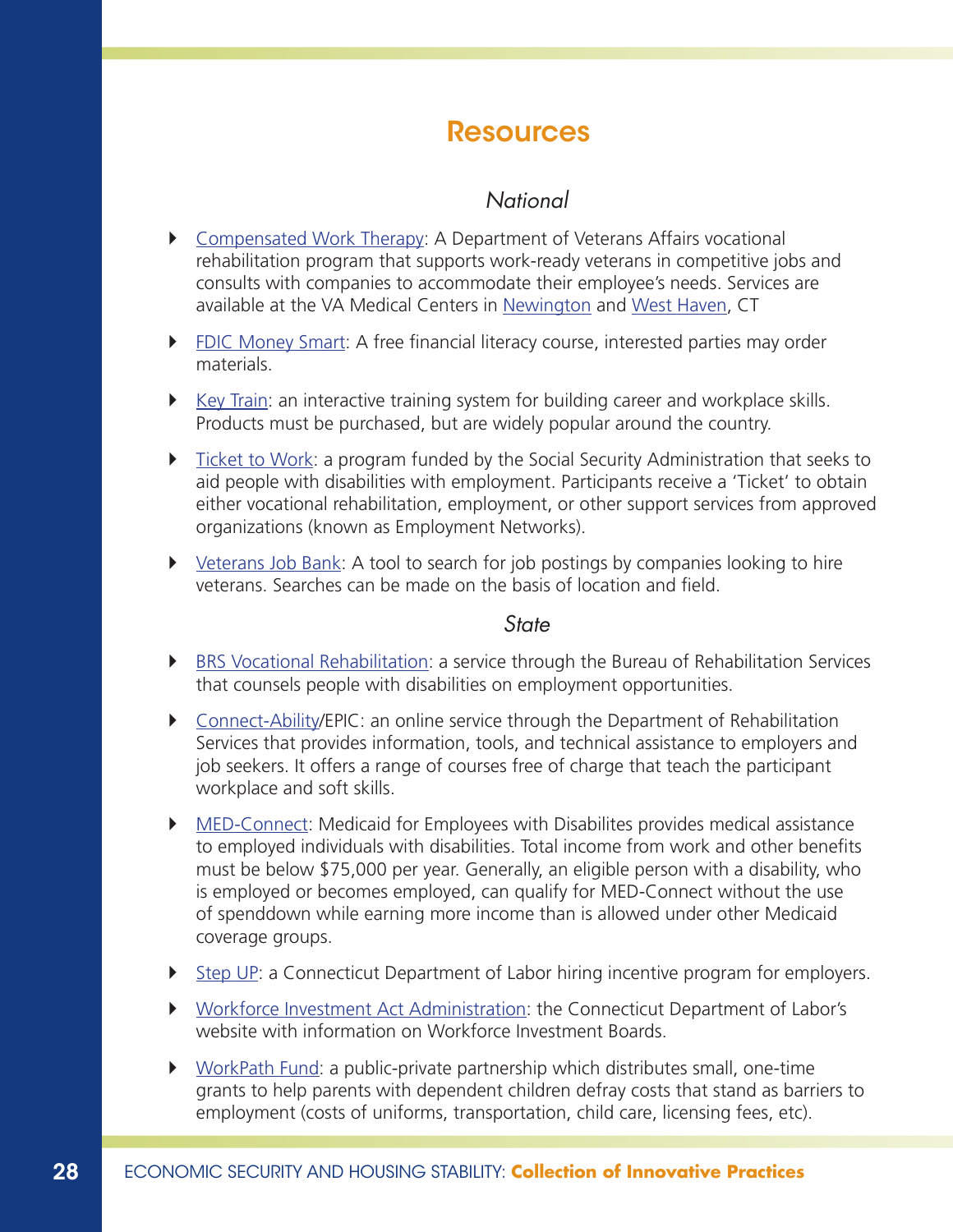#### *Local*

- ` 2-1-1: Connecticut's free referral and information service designed for people in need of social services or seeking help in a crisis. (Note: service providers around Connecticut are strongly urged to update their information on 2-1-1 on a regular basis.)
- [CL&P "Programs That Help People":](https://www.cl-p.com/downloads/Programs%20That%20Help%20People%20Booklet.pdf?id=4294986830&dl=t) a directory of a broad scope of federal, state, and local agencies around Connecticut.
- **Did** [Jobs Funnels](http://www.ctdol.state.ct.us/OWC/JobsFunnelFacts.pdf):
	- **North Central: [Capital Workforce Partners](http://www.capitalworkforce.org/)** 860.899.3448
	- South Central: [City of New Haven, Commission on Equal Opportunities](http://www.cityofnewhaven.com/equalopportunities/index.asp) 203.946.8165
	- **Northwest: [Northwest Regional Workforce Investment Board](http://www.nrwib.org/)** 203.574.6971 ext. 426
	- **Eastern: Eastern [CT Workforce Investment Board](http://www.ewib.org/)** 860.859.4100 ext. 22
	- Southwest: [The Workplace Inc.](http://www.workplace.org/) 203.610.8588
	- **Statewide: [Office of Workforce Competitiveness](http://www.ctdol.state.ct.us/OWC/)** 860.263.6497

#### *Other*

- **EXECT** [Creating Community Employment Pathways:](https://www.onecpd.info/resources/documents/CEPGuidebook.pdf) A HUD guidebook for strategically planning employment services for people experiencing homelessness
- **EXELGE** Social Enterprise Resources: A variety of publications with information on venture philanthropy, social enterprise, and other related efforts
- [Service Delivery Principles and Techniques](http://www.heartlandalliance.org/ntjn/ntjn-weh-principles-1-24-2012.pdf): A National Transitional Jobs Network publication on strategies for designing programs that help people who are homeless successfully find employment (particularly through transitional jobs)
- ` [The Solutions Database](http://www.usich.gov/usich_resources/solutions/): The United States Interagency Council on Homelessness provides a searchable, up-to-date database of programs around the country addressing homelessness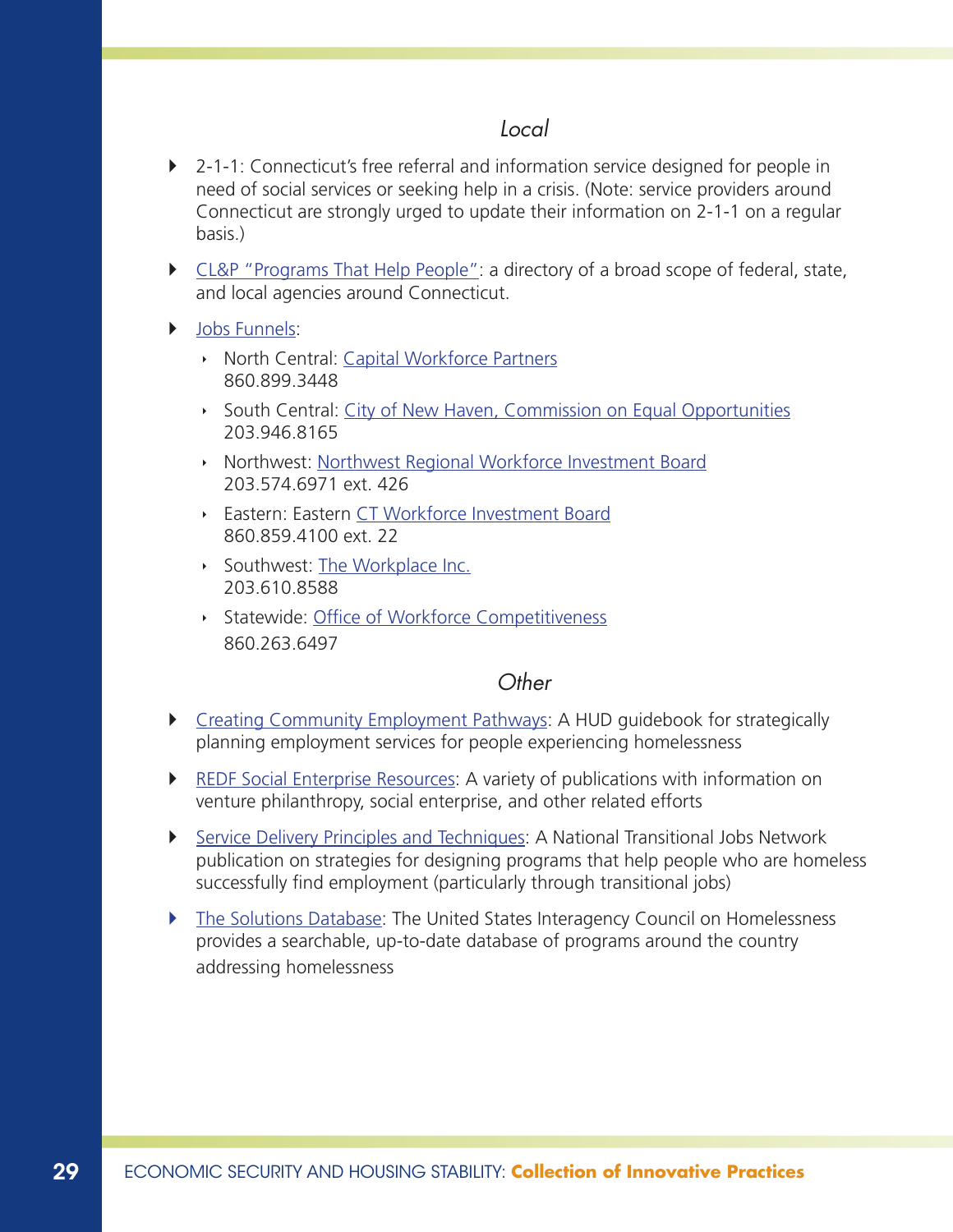### **Endnotes**

- 1. Anthony A. Braga, Anne M. Piehl, and David Hureau, ["Controlling Violent Offenders](http://www.hks.harvard.edu/var/ezp_site/storage/fckeditor/file/pdfs/centers-programs/centers/rappaport/workingpapers/braga_BRI_final.pdf)  [Released to the Community: An Evaluation of the Boston Reentry Initiative](http://www.hks.harvard.edu/var/ezp_site/storage/fckeditor/file/pdfs/centers-programs/centers/rappaport/workingpapers/braga_BRI_final.pdf)," Harvard Kennedy School, 2008.
- 2. National Alliance to End Homlessness, ["Boston Re-entry Initiative: Best Practice,](http://www.endhomelessness.org/page/-/files/BRI%20Best%20Practice%20-%20Re-entry_4.pdf)" September 6, 2012.
- 3. [Bridges to Housing Program Model](http://www.bridgestohousing.org/progmodel.php), 2006.
- 4. Alvaro Cortes Ph.D., Lauren Dunton M.P.P., Meghan Henry M.A., Howard Rolston Ph.D., Jill Khadduri, Ph.D., ["Linking Human Services and Housing Assistance for Homeless Families](http://aspe.hhs.gov/hsp/12/linkingservices2homelessfamilies/index.pdf)  [and Families at Risk of Homelessness,](http://aspe.hhs.gov/hsp/12/linkingservices2homelessfamilies/index.pdf)" April 5, 2012.
- 5. Diane K. Yatchmenoff, Ph.D., Sara Jade Webb, M.S., "[Bridges to Housing 2006-2011: Final](http://www.bridgestohousing.org/B2H_Final_Report_070512.pdf)  [Evaluation Report,](http://www.bridgestohousing.org/B2H_Final_Report_070512.pdf)" (Portland, OR: Regional Research Institute for Human Services, Portland State University, June 2012).
- 6. [CTWorks East Career Centers.](http://www.ewib.org/default.aspx?tabid=64)
- 7. U.S. Department of Veterans Affairs, [Homeless Veterans: Employment Programs.](http://www.va.gov/homeless/employment_programs.asp)
- 8. Carma A. Heitzmann, Ph.D., "[Ending Veteran and Veteran Family Homelessness: The](http://www.pschousing.org/files/IForum_2013_6_19_Carma-HVSEP%20Slide%20show%202013.pdf)  [Homeless Veteran Supported Employment Program \(HVSEP\),](http://www.pschousing.org/files/IForum_2013_6_19_Carma-HVSEP%20Slide%20show%202013.pdf)" June 2013.
- 9. TSES Vocational Short Course, ["Defining the Practice of the Homeless Veterans Supported](http://www.pawomenvets.org/pwvshomelessvets.pdf)  [Employment Program](http://www.pawomenvets.org/pwvshomelessvets.pdf)."
- 10. Corporation for Supportive Housing, ["HomeWORK Project in Connecticut.](http://www.csh.org/csh-solutions/community-work/community-initiatives/homework-in-ct/)"
- 11. Corporation for Supportive Housing, ["HomeWORK Talking Points](http://www.csh.org/wp-content/uploads/2011/12/Report_HomeworkTalkingPoints1.pdf)."
- 12. Julie Robison, Ph.D., Cynthia Gruman, Ph.D., Martha Porter, BA, Kathy Kellett, MA, Irene Reed, MA, "[Medicaid Infrastructure Grant Needs Assessment: Final Report](http://www.nchsd.org/libraryfiles/Employers/UConnMIGNeedsAssessmentAug06EmployerSurveyExcerpts.pdf)," (Farmington, CT: University of Connecticut Health Center, August 2006).
- 13. Building Changes, ["Employment Navigator: Connecting Homeless Families to Workforce](http://www.buildingchanges.org/images/documents/library/2013%20Employment%20Navigator%20Connecting%20Homeless%20Families%20to%20Workforce%20Systems.pdf)  [Systems](http://www.buildingchanges.org/images/documents/library/2013%20Employment%20Navigator%20Connecting%20Homeless%20Families%20to%20Workforce%20Systems.pdf)."
- 14. Institute for Children, Poverty, and Homelessness, ["Making Rapid Re-Housing Work: A Case](http://www.icphusa.org/filelibrary/ICPH_policybrief_MakingRapidRe-HousingWork.pdf)  [Study of Mercer County, New Jersey](http://www.icphusa.org/filelibrary/ICPH_policybrief_MakingRapidRe-HousingWork.pdf)," June 2013.
- 15. National Alliance to End Homelessness, "Promising Strategies: Mercer County Board of [Social Services and Mercer Alliance to End Homelessness](http://www.merceralliance.org/pdf/promising-strategies.pdf)," Mercer County, New Jersey.
- 16. [Inspirica: About](http://inspiricact.org/about-inspirica/).
- 17. [Inspirica: Housing Programs](http://inspiricact.org/housing-programs/).
- 18. [Inspirica: Children's Services Programs](http://inspiricact.org/PDF/1%2013%20Inspirica%20Childrens%20Services%20vWeb.pdf).
- 19. [Inspirica: Jumpstart Career Program](http://inspiricact.org/wp-content/uploads/2012/11/4-29-Inspirica-Jumpstart-UPDATED.pdf).